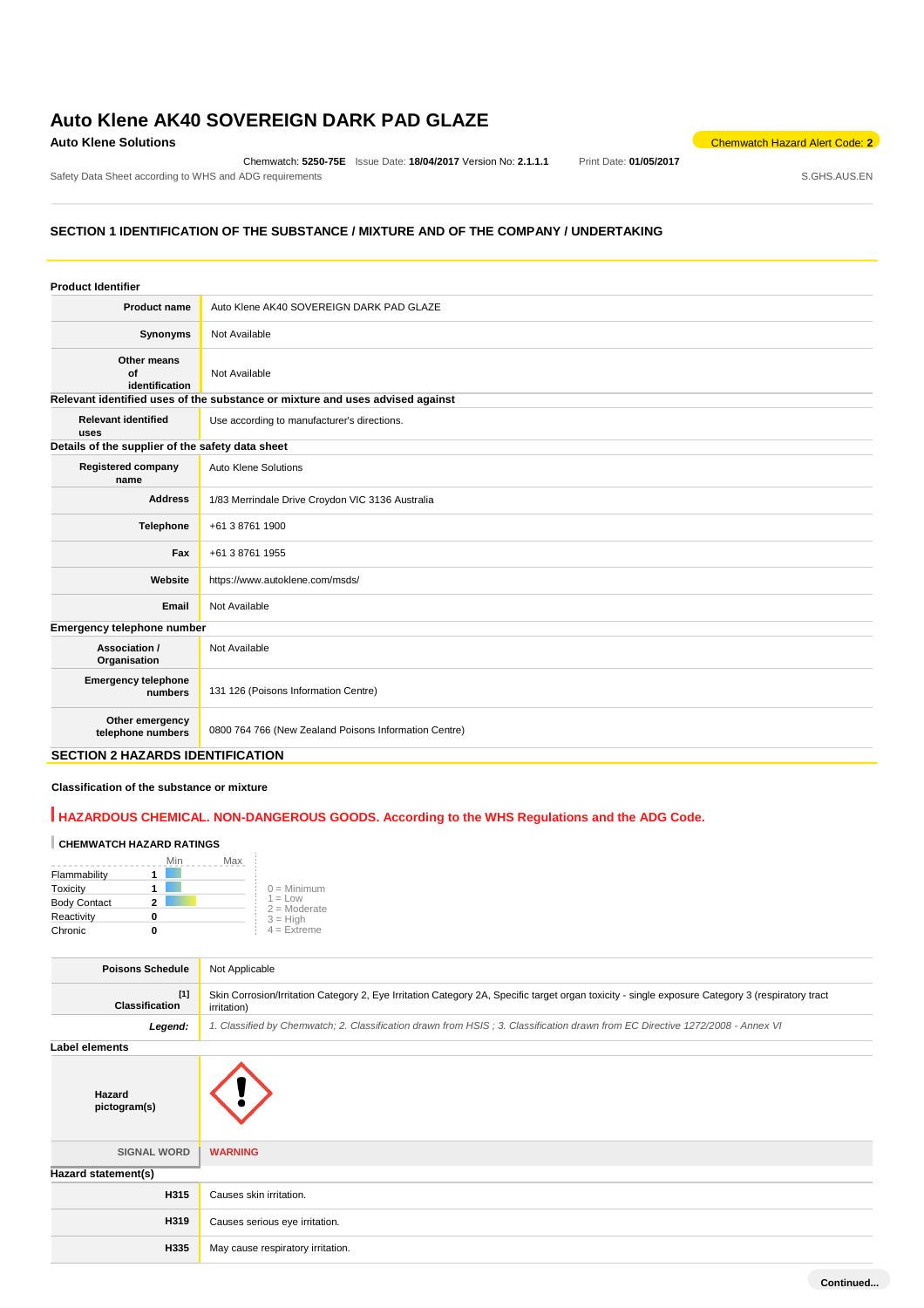# Chemwatch: **5250-75E** Page **2** of **14** Issue Date: **18/04/2017 Auto Klene AK40 SOVEREIGN DARK PAD GLAZE**

# Version No: **2.1.1.1** Print Date: **01/05/2017**

### **Precautionary statement(s) Prevention**

| P271                                       | Use only outdoors or in a well-ventilated area.                                                                                  |
|--------------------------------------------|----------------------------------------------------------------------------------------------------------------------------------|
| P <sub>261</sub>                           | Avoid breathing mist/vapours/spray.                                                                                              |
| P280                                       | Wear protective gloves/protective clothing/eye protection/face protection.                                                       |
| <b>Precautionary statement(s) Response</b> |                                                                                                                                  |
| P362                                       | Take off contaminated clothing and wash before reuse.                                                                            |
| P305+P351+P338                             | IF IN EYES: Rinse cautiously with water for several minutes. Remove contact lenses, if present and easy to do. Continue rinsing. |
| P312                                       | Call a POISON CENTER or doctor/physician if you feel unwell.                                                                     |
| P337+P313                                  | If eye irritation persists: Get medical advice/attention.                                                                        |
| P302+P352                                  | IF ON SKIN: Wash with plenty of soap and water.                                                                                  |
| P304+P340                                  | IF INHALED: Remove victim to fresh air and keep at rest in a position comfortable for breathing.                                 |
| P332+P313                                  | If skin irritation occurs: Get medical advice/attention.                                                                         |
| Precautionary statement(s) Storage         |                                                                                                                                  |
| P405                                       | Store locked up.                                                                                                                 |
| P403+P233                                  | Store in a well-ventilated place. Keep container tightly closed.                                                                 |
| Precautionary statement(s) Disposal        |                                                                                                                                  |
| P501                                       | Dispose of contents/container in accordance with local regulations.                                                              |
|                                            | <b>SECTION 3 COMPOSITION / INFORMATION ON INGREDIENTS</b>                                                                        |

### **Substances**

See section below for composition of Mixtures

# **Mixtures**

| <b>CAS No</b> | %[weight] | Name                                        |
|---------------|-----------|---------------------------------------------|
| 1344-28-1.    | 10-30     | aluminium oxide                             |
| 8042-47-5     | $<$ 10    | white mineral oil (petroleum)               |
| 56-81-5       | $<$ 10    | glycerol                                    |
| 64742-47-8    | $<$ 10    | distillates, petroleum, light, hydrotreated |
| 8001-79-4     | < 1       | castor oil                                  |
| 102-71-6      | < 1       | triethanolamine                             |
| 7732-18-5     | >50       | water                                       |
| ----------    |           |                                             |

# **SECTION 4 FIRST AID MEASURES**

### **Description of first aid measures**

| <b>Eye Contact</b>  | If this product comes in contact with the eyes:<br>. Wash out immediately with fresh running water.<br>Ensure complete irrigation of the eye by keeping eyelids apart and away from eye and moving the eyelids by occasionally lifting the upper and<br>lower lids. ▶ Seek medical attention without delay; if pain persists or recurs seek medical attention.<br>▶ Removal of contact lenses after an eye injury should only be undertaken by skilled personnel.                                 |
|---------------------|---------------------------------------------------------------------------------------------------------------------------------------------------------------------------------------------------------------------------------------------------------------------------------------------------------------------------------------------------------------------------------------------------------------------------------------------------------------------------------------------------|
| <b>Skin Contact</b> | If skin contact occurs:<br>Immediately remove all contaminated clothing, including footwear.<br>Flush skin and hair with running water (and soap if available).<br>▶ Seek medical attention in event of irritation.                                                                                                                                                                                                                                                                               |
| <b>Inhalation</b>   | If fumes or combustion products are inhaled remove from contaminated<br>area. Lay patient down. Keep warm and rested.<br>▶ Prostheses such as false teeth, which may block airway, should be removed, where possible, prior to initiating first aid procedures.<br>Apply artificial respiration if not breathing, preferably with a demand valve resuscitator, bag-valve mask device, or pocket mask as trained.<br>Perform CPR if necessary.<br>Transport to hospital, or doctor, without delay. |
| Ingestion           | If swallowed do <b>NOT</b> induce vomiting.<br>If vomiting occurs, lean patient forward or place on left side (head-down position, if possible) to maintain open airway and prevent aspiration.<br>• Observe the patient carefully.<br>• Never give liquid to a person showing signs of being sleepy or with reduced awareness; i.e. becoming<br>unconscious. • Give water to rinse out mouth, then provide liquid slowly and as much as casualty can<br>comfortably drink. Seek medical advice.  |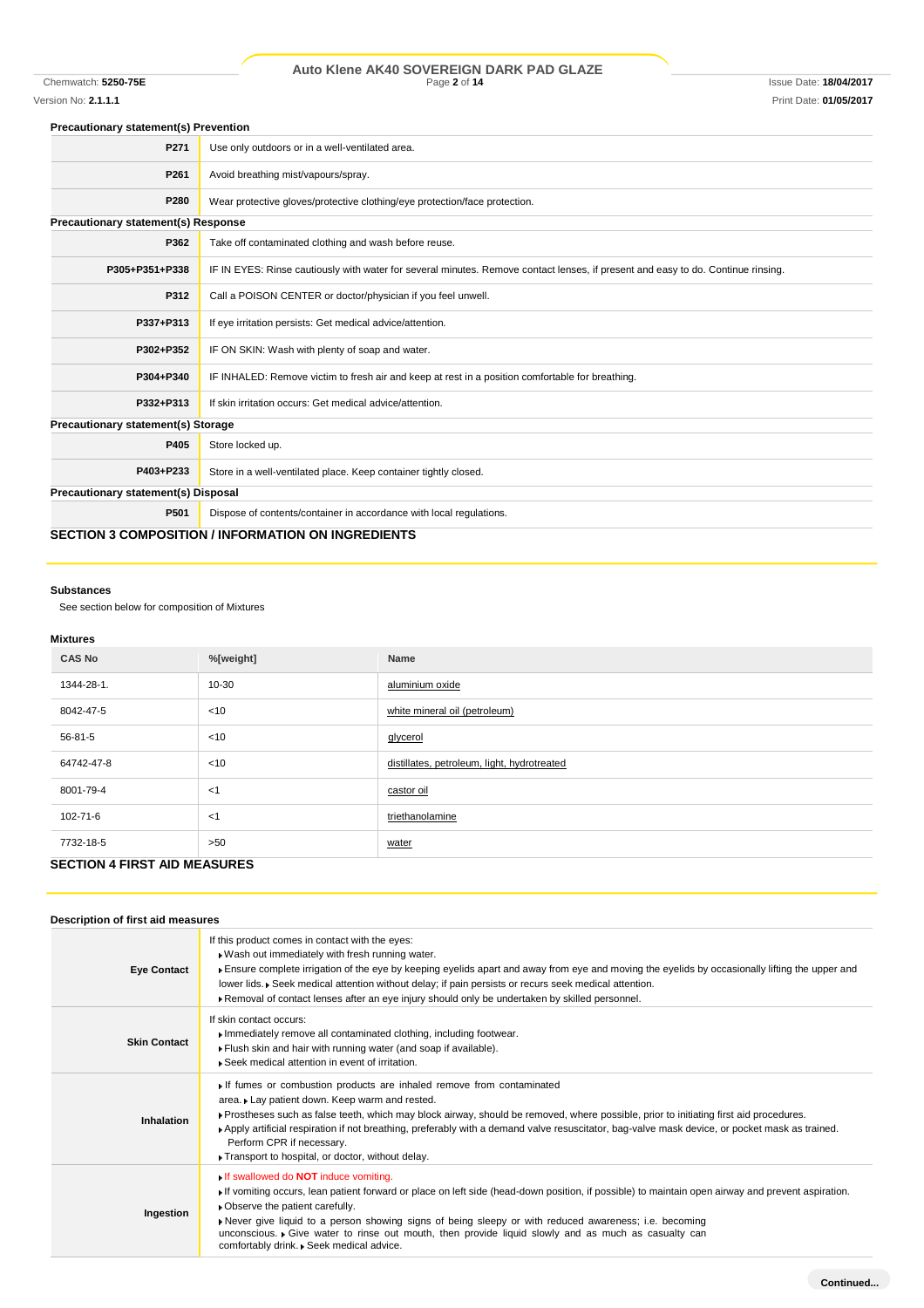#### Chemwatch: 5250-75E **Page 3** of 14 **Page 3** of 14 **Issue Date: 18/04/2017** Issue Date: 18/04/2017 **Auto Klene AK40 SOVEREIGN DARK PAD GLAZE**

Version No: **2.1.1.1** Print Date: **01/05/2017**

#### **Indication of any immediate medical attention and special treatment needed**

Treat symptomatically.

- Manifestation of aluminium toxicity include hypercalcaemia, anaemia, Vitamin D refractory osteodystrophy and a progressive encephalopathy (mixed dysarthria-apraxia of speech, asterixis, tremulousness, myoclonus, dementia, focal seizures). Bone pain, pathological fractures and proximal myopathy can occur.
- Symptoms usually develop insidiously over months to years (in chronic renal failure patients) unless dietary aluminium loads are excessive.
- Serum aluminium levels above 60 ug/ml indicate increased absorption. Potential toxicity occurs above 100 ug/ml and clinical symptoms are present when levels exceed 200 ug/ml. Deferoxamine has been used to treat dialysis encephalopathy and osteomalacia. CaNa2EDTA is less effective in chelating aluminium.
	- [Ellenhorn and Barceloux: Medical Toxicology]

### **SECTION 5 FIREFIGHTING MEASURES**

#### **Extinguishing media**

The product contains a substantial proportion of water, therefore there are no restrictions on the type of extinguishing media which may be used. Choice of extinguishing media should take into account surrounding areas.

Though the material is non-combustible, evaporation of water from the mixture, caused by the heat of nearby fire, may produce floating layers of

combustible substances. In such an event consider:  $\blacktriangleright$  foam.  $\blacktriangleright$  dry chemical powder.  $\blacktriangleright$  carbon dioxide.

#### **Special hazards arising from the substrate or mixture**

| <b>Fire Incompatibility</b>                  | None known.                                                                                                                                                                                                                                                                                                                                                                                                                                                                                                   |
|----------------------------------------------|---------------------------------------------------------------------------------------------------------------------------------------------------------------------------------------------------------------------------------------------------------------------------------------------------------------------------------------------------------------------------------------------------------------------------------------------------------------------------------------------------------------|
| <b>Advice for firefighters</b>               |                                                                                                                                                                                                                                                                                                                                                                                                                                                                                                               |
| <b>Fire Fighting</b>                         | Alert Fire Brigade and tell them location and nature of hazard.<br>Wear breathing apparatus plus protective gloves.<br>▶ Prevent, by any means available, spillage from entering drains or water courses.<br>Use water delivered as a fine spray to control fire and cool adjacent area.<br>DO NOT approach containers suspected to be hot.<br>Cool fire exposed containers with water spray from a protected location.<br>If safe to do so, remove containers from path of fire.                             |
| <b>Fire/Explosion</b><br>Hazard              | Combustible.<br>Slight fire hazard when exposed to heat or flame.<br>Heating may cause expansion or decomposition leading to violent rupture of<br>containers. • On combustion, may emit toxic fumes of carbon monoxide (CO).<br>May emit acrid smoke.<br>Mists containing combustible materials may be explosive.<br>Combustion products include:<br>carbon dioxide (CO2)<br>acrolein<br>hydrogen chloride<br>phosgene<br>hydrogen fluoride<br>other pyrolysis products typical of burning organic material. |
| <b>HAZCHEM</b>                               | Not Applicable                                                                                                                                                                                                                                                                                                                                                                                                                                                                                                |
| <b>SECTION 6 ACCIDENTAL RELEASE MEASURES</b> |                                                                                                                                                                                                                                                                                                                                                                                                                                                                                                               |

#### **Personal precautions, protective equipment and emergency procedures**

See section 8

#### **Environmental precautions**

See section 12

#### **Methods and material for containment and cleaning up**

| <b>Metricus and material for containment and cleaning up</b> |                                                                                                                                                                                                                                                                                                                                                                                  |
|--------------------------------------------------------------|----------------------------------------------------------------------------------------------------------------------------------------------------------------------------------------------------------------------------------------------------------------------------------------------------------------------------------------------------------------------------------|
| <b>Minor Spills</b>                                          | Remove all ignition sources.<br>Clean up all spills immediately.<br>Avoid breathing vapours and contact with skin and eyes.<br>• Control personal contact with the substance, by using protective equipment.<br>Contain and absorb spill with sand, earth, inert material or vermiculite.<br>$\bullet$ Wipe up.<br>• Place in a suitable, labelled container for waste disposal. |
| <b>Major Spills</b>                                          | Moderate hazard.<br>▶ Clear area of personnel and move upwind.<br>Alert Fire Brigade and tell them location and nature of hazard.<br>► Wear breathing apparatus plus protective gloves.<br>▶ Prevent, by any means available, spillage from entering drains or water<br>course. ▶ No smoking, naked lights or ignition sources.<br>Increase ventilation.                         |

Personal Protective Equipment advice is contained in Section 8 of the SDS.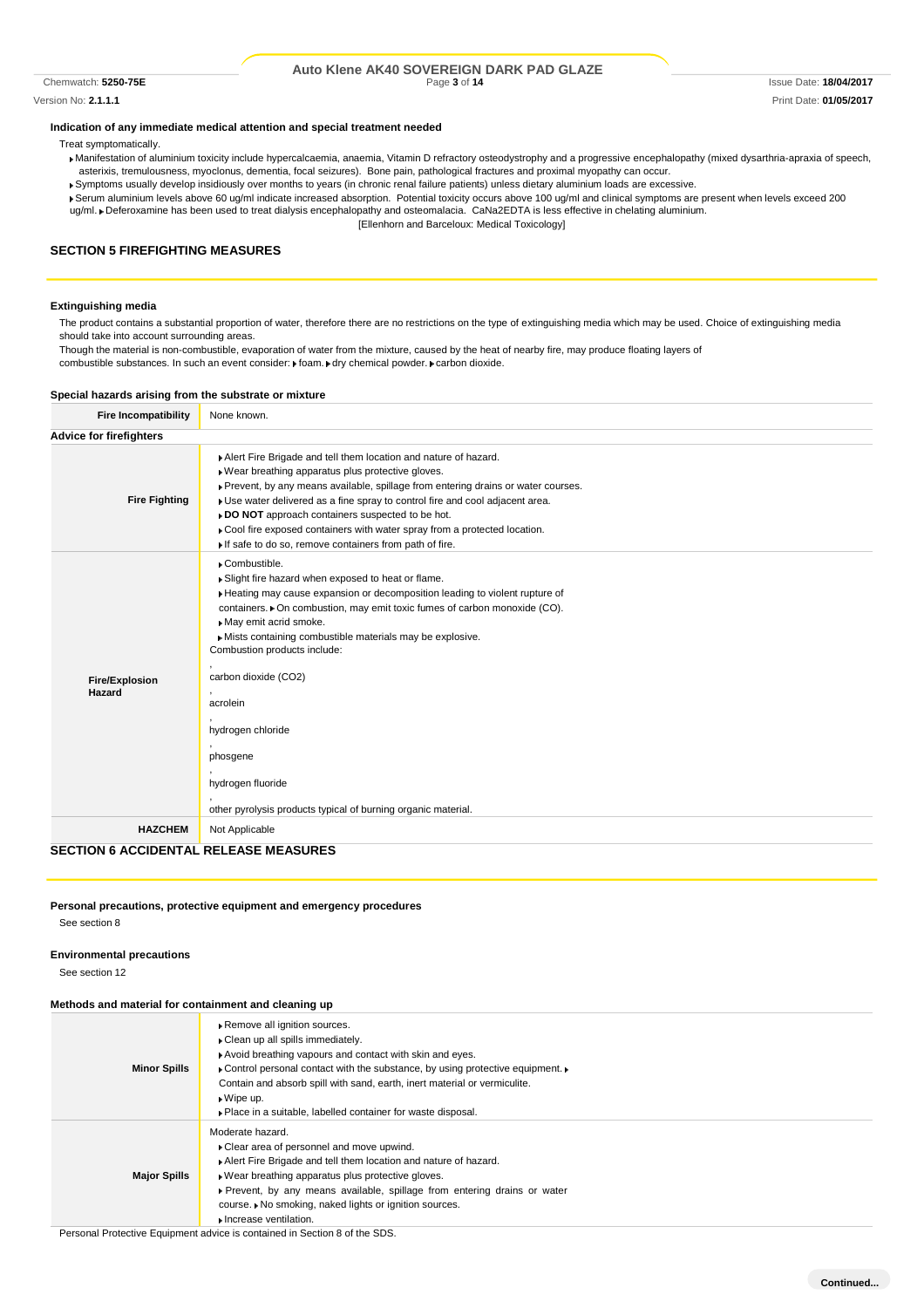# **SECTION 7 HANDLING AND STORAGE**

| Precautions for safe handling     |                                                                                                                                                                                                                                                                                                                                                                                                                  |
|-----------------------------------|------------------------------------------------------------------------------------------------------------------------------------------------------------------------------------------------------------------------------------------------------------------------------------------------------------------------------------------------------------------------------------------------------------------|
| Safe handling                     | <b>DO NOT</b> allow clothing wet with material to stay in contact with skin<br>Avoid all personal contact, including inhalation.<br>Wear protective clothing when risk of exposure occurs.<br>I Use in a well-ventilated area.<br>Prevent concentration in hollows and sumps.                                                                                                                                    |
|                                   | DO NOT enter confined spaces until atmosphere has been checked.<br>. DO NOT allow material to contact humans, exposed food or food utensils.<br>Avoid contact with incompatible materials.                                                                                                                                                                                                                       |
| Other information                 | Store in original containers.<br>Keep containers securely sealed.<br>No smoking, naked lights or ignition sources.<br>Store in a cool, dry, well-ventilated area.<br>Store away from incompatible materials and foodstuff containers.<br>▶ Protect containers against physical damage and check regularly for leaks.<br>▶ Observe manufacturer's storage and handling recommendations contained within this SDS. |
|                                   | Conditions for safe storage, including any incompatibilities                                                                                                                                                                                                                                                                                                                                                     |
| Suitable container                | Metal can or drum<br>▶ Packaging as recommended by manufacturer.<br>Check all containers are clearly labelled and free from leaks.                                                                                                                                                                                                                                                                               |
| <b>Storage</b><br>incompatibility | Avoid reaction with oxidising agents                                                                                                                                                                                                                                                                                                                                                                             |
|                                   | <b>SECTION 8 EXPOSURE CONTROLS / PERSONAL PROTECTION</b>                                                                                                                                                                                                                                                                                                                                                         |

**Control parameters**

#### T **OCCUPATIONAL EXPOSURE LIMITS (OEL)**

I **INGREDIENT DATA**

| Source                                 | Ingredient                                  | <b>Material name</b>      | <b>TWA</b>         | <b>STEL</b>   | Peak          | <b>Notes</b>  |
|----------------------------------------|---------------------------------------------|---------------------------|--------------------|---------------|---------------|---------------|
| Australia Exposure<br><b>Standards</b> | aluminium oxide                             | Aluminium oxide           | $10 \text{ mg/m}$  | Not Available | Not Available | Not Available |
| Australia Exposure<br><b>Standards</b> | white mineral oil (petroleum)               | White spirits             | 790 mg/m3          | Not Available | Not Available | Not Available |
| Australia Exposure<br><b>Standards</b> | glycerol                                    | Glycerin mist             | $10 \text{ mg/m}$  | Not Available | Not Available | Not Available |
| Australia Exposure<br><b>Standards</b> | distillates, petroleum, light, hydrotreated | Oil mist, refined mineral | $5 \text{ mg/m}$ 3 | Not Available | Not Available | Not Available |
| Australia Exposure<br><b>Standards</b> | triethanolamine                             | Triethanolamine           | $5 \text{ mg/m}$ 3 | Not Available | Not Available | Sen           |

**EMERGENCY LIMITS**

| Ingredient                                     | <b>Material name</b>                                                      |                     | TEEL-1               | TEEL-2            | TEEL-3              |
|------------------------------------------------|---------------------------------------------------------------------------|---------------------|----------------------|-------------------|---------------------|
| aluminium oxide                                | Aluminum oxide; (Alumina)                                                 |                     | $5.7 \text{ mg/m}$ 3 | $15 \text{ mg/m}$ | $25 \text{ mg/m}$ 3 |
| white mineral oil (petroleum)                  | Stoddard solvent; (Mineral spirits, 85% nonane and 15% trimethyl benzene) |                     | 300 mg/m3            | 1,800 mg/m3       | 29500 mg/m3         |
| glycerol                                       | Glycerine (mist); (Glycerol; Glycerin)                                    |                     | 45 mg/m3             | 860 mg/m3         | 2,500 mg/m3         |
| triethanolamine                                | Triethanolamine; (Trihydroxytriethylamine)                                |                     | $15 \text{ mg/m}$    | 240 mg/m3         | 1,500 mg/m3         |
| Ingredient                                     | <b>Original IDLH</b>                                                      | <b>Revised IDLH</b> |                      |                   |                     |
| aluminium oxide                                | Not Available                                                             | Not Available       |                      |                   |                     |
| white mineral oil (petroleum)                  | 29,500 mg/m3                                                              | 20,000 mg/m3        |                      |                   |                     |
| glycerol                                       | Not Available                                                             | Not Available       |                      |                   |                     |
| distillates, petroleum, light,<br>hydrotreated | Not Available                                                             | Not Available       |                      |                   |                     |
| castor oil                                     | Not Available                                                             | Not Available       |                      |                   |                     |
| triethanolamine                                | Not Available                                                             | Not Available       |                      |                   |                     |
| water                                          | Not Available                                                             | Not Available       |                      |                   |                     |

**Exposure controls**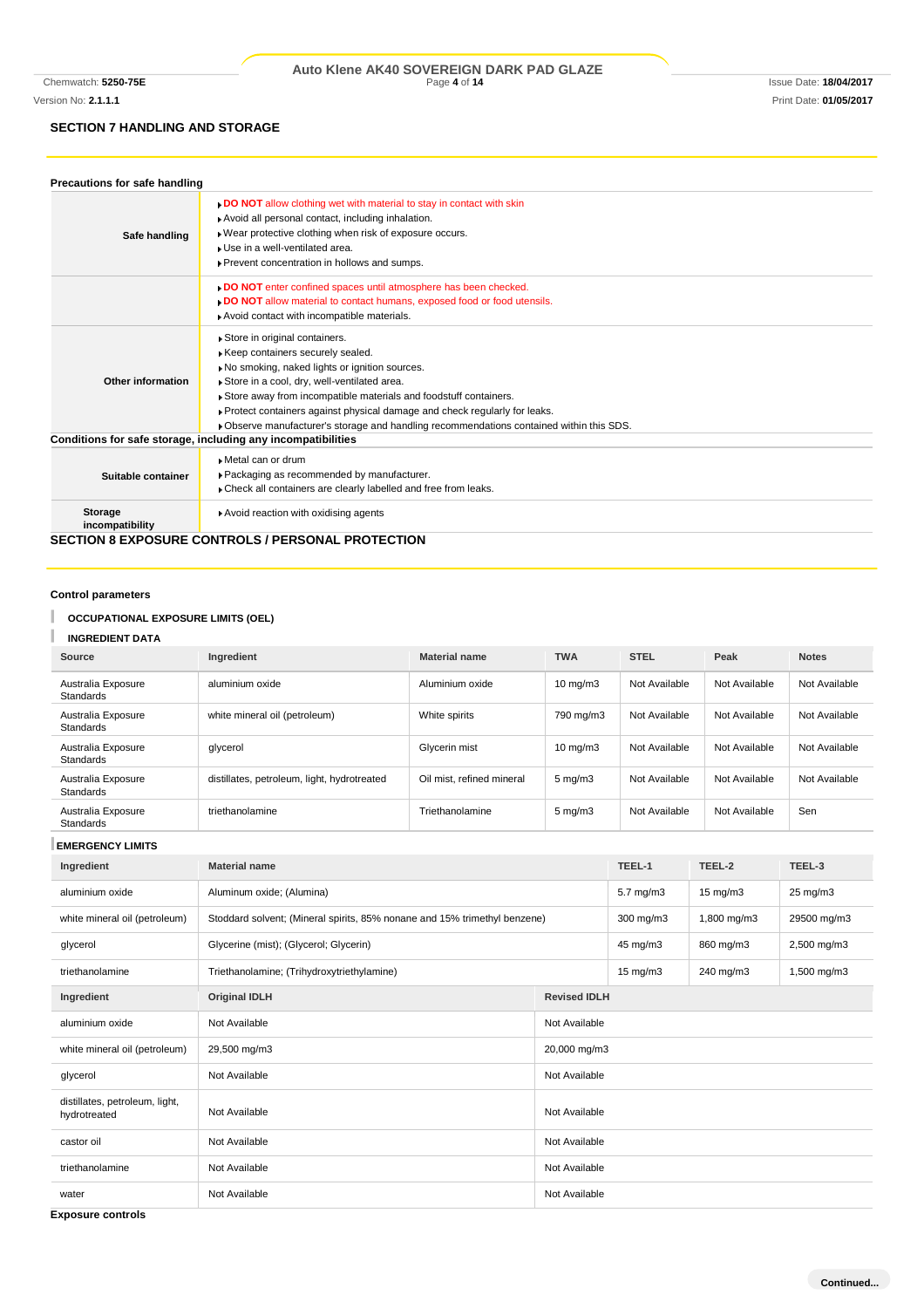#### Chemwatch: 5250-75E **Page 5** of 14 **Page 5** of 14 **Issue Date: 18/04/2017** Issue Date: 18/04/2017 **Auto Klene AK40 SOVEREIGN DARK PAD GLAZE**

Version No: **2.1.1.1** Print Date: **01/05/2017**

| Appropriate engineering<br>controls | Engineering controls are used to remove a hazard or place a barrier between the worker and the hazard. Well-designed engineering controls<br>can be highly effective in protecting workers and will typically be independent of worker interactions to provide this high level of protection. The<br>basic types of engineering controls are:<br>Process controls which involve changing the way a job activity or process is done to reduce the risk.<br>Enclosure and/or isolation of emission source which keeps a selected hazard "physically" away from the worker and ventilation that strategically<br>"adds" and "removes" air in the work environment. Ventilation can remove or dilute an air contaminant if designed properly. The design of a<br>ventilation system must match the particular process and chemical or contaminant in use.<br>Employers may need to use multiple types of controls to prevent employee overexposure. |
|-------------------------------------|-------------------------------------------------------------------------------------------------------------------------------------------------------------------------------------------------------------------------------------------------------------------------------------------------------------------------------------------------------------------------------------------------------------------------------------------------------------------------------------------------------------------------------------------------------------------------------------------------------------------------------------------------------------------------------------------------------------------------------------------------------------------------------------------------------------------------------------------------------------------------------------------------------------------------------------------------|
| Personal<br>protection              |                                                                                                                                                                                                                                                                                                                                                                                                                                                                                                                                                                                                                                                                                                                                                                                                                                                                                                                                                 |
| Eye and face<br>protection          | Safety glasses with side shields.<br>Chemical goggles.<br>▶ Contact lenses may pose a special hazard; soft contact lenses may absorb and concentrate irritants. A written policy document, describing the<br>wearing of lenses or restrictions on use, should be created for each workplace or task. This should include a review of lens absorption and<br>adsorption for the class of chemicals in use and an account of injury experience. Medical and first-aid personnel should be trained in their<br>removal and suitable equipment should be readily available. In the event of chemical exposure, begin eye irrigation immediately and remove<br>contact lens as soon as practicable.                                                                                                                                                                                                                                                  |
| <b>Skin protection</b>              | See Hand protection below                                                                                                                                                                                                                                                                                                                                                                                                                                                                                                                                                                                                                                                                                                                                                                                                                                                                                                                       |
| Hands/feet<br>protection            | Wear chemical protective gloves, e.g. PVC.<br>▶ Wear safety footwear or safety gumboots, e.g. Rubber<br>The selection of suitable gloves does not only depend on the material, but also on further marks of quality which vary from manufacturer to<br>manufacturer. Where                                                                                                                                                                                                                                                                                                                                                                                                                                                                                                                                                                                                                                                                      |
|                                     | the chemical is a preparation of several substances, the resistance of the glove material can not be calculated in advance and has therefore to be<br>checked prior to the application.<br>The exact break through time for substances has to be obtained from the manufacturer of the protective gloves and has to be observed when<br>making a final choice.<br>Personal hygiene is a key element of effective hand care. Gloves must only be worn on clean hands. After using gloves, hands should be washed<br>and dried thoroughly. Application of a non-perfumed moisturizer is recommended.                                                                                                                                                                                                                                                                                                                                              |
| <b>Body protection</b>              | See Other protection below                                                                                                                                                                                                                                                                                                                                                                                                                                                                                                                                                                                                                                                                                                                                                                                                                                                                                                                      |
| Other protection                    | ▶ Overalls.<br>▶ P.V.C. apron.<br>Barrier cream.<br>Skin cleansing cream.<br>▶ Eye wash unit.                                                                                                                                                                                                                                                                                                                                                                                                                                                                                                                                                                                                                                                                                                                                                                                                                                                   |
| <b>Thermal hazards</b>              | Not Available                                                                                                                                                                                                                                                                                                                                                                                                                                                                                                                                                                                                                                                                                                                                                                                                                                                                                                                                   |
| Recommended material(s)             | <b>NOTE:</b> As a series of factors will influence the actual performance of the glove, a final                                                                                                                                                                                                                                                                                                                                                                                                                                                                                                                                                                                                                                                                                                                                                                                                                                                 |

### **GLOVE SELECTION INDEX**

Glove selection is based on a modified presentation of the:

*"***Forsberg Clothing Performance Index".**

The effect(s) of the following substance(s) are taken into account in the *computergenerated* selection:

Auto Klene AK40 SOVEREIGN DARK PAD GLAZE

| <b>Material</b>       | <b>CPI</b> |
|-----------------------|------------|
| <b>BUTYL</b>          | C          |
| <b>NATURAL RUBBER</b> | C          |
| NATURAL+NEOPRENE      | C          |
| <b>NEOPRENE</b>       | C          |
| NEOPRENE/NATURAL      | C          |
| <b>NITRILE</b>        | C          |
| <b>PVA</b>            | C          |
| <b>PVC</b>            | C          |
| <b>VITON</b>          | C          |
| ##castor              | oil        |

\* CPI - Chemwatch Performance Index

A: Best Selection

B: Satisfactory; may degrade after 4 hours continuous immersion

C: Poor to Dangerous Choice for other than short term immersion

selection must be based on detailed observation. -

\* Where the glove is to be used on a short term, casual or infrequent basis, factors such as"feel" or convenience (e.g. disposability), may dictate a choice of gloves which might otherwise be unsuitable following long-term or frequent use. A qualified practitioner should be consulted.

#### **SECTION 9 PHYSICAL AND CHEMICAL PROPERTIES Respiratory protection**

Type AK-P Filter of sufficient capacity. (AS/NZS 1716 & 1715, EN 143:2000 & 149:2001, ANSI Z88 or national equivalent)

Where the concentration of gas/particulates in the breathing zone, approaches or exceeds the "Exposure Standard" (or ES), respiratory protection is required. Degree of protection varies with both face-piece and Class of filter; the nature of protection varies with Type of filter.

| <b>Required Minimum</b><br><b>Protection Factor</b> | Half-Face<br>Respirator | <b>Full-Face</b><br>Respirator       | <b>Powered Air</b><br>Respirator        |
|-----------------------------------------------------|-------------------------|--------------------------------------|-----------------------------------------|
| up to $10 \times ES$                                | AK-AUS P2               | ٠                                    | AK-PAPR-AUS /<br>Class 1 P <sub>2</sub> |
| up to $50 \times ES$                                |                         | AK-AUS/<br>Class<br>1 P <sub>2</sub> |                                         |
| up to $100 \times ES$                               |                         | AK-2 P2                              | AK-PAPR-2 P2 ^                          |

^ - Full-face

A(All classes) = Organic vapours, B AUS or B1 = Acid gasses, B2 = Acid gas or hydrogen cyanide(HCN), B3 = Acid gas or hydrogen cyanide(HCN), E = Sulfur  $dioxide(SO2)$ , G =

Agricultural chemicals,  $K =$  Ammonia(NH3), Hg = Mercury, NO = Oxides of nitrogen,  $MB =$ 

Methyl bromide, AX = Low boiling point organic compounds(below 65 degC)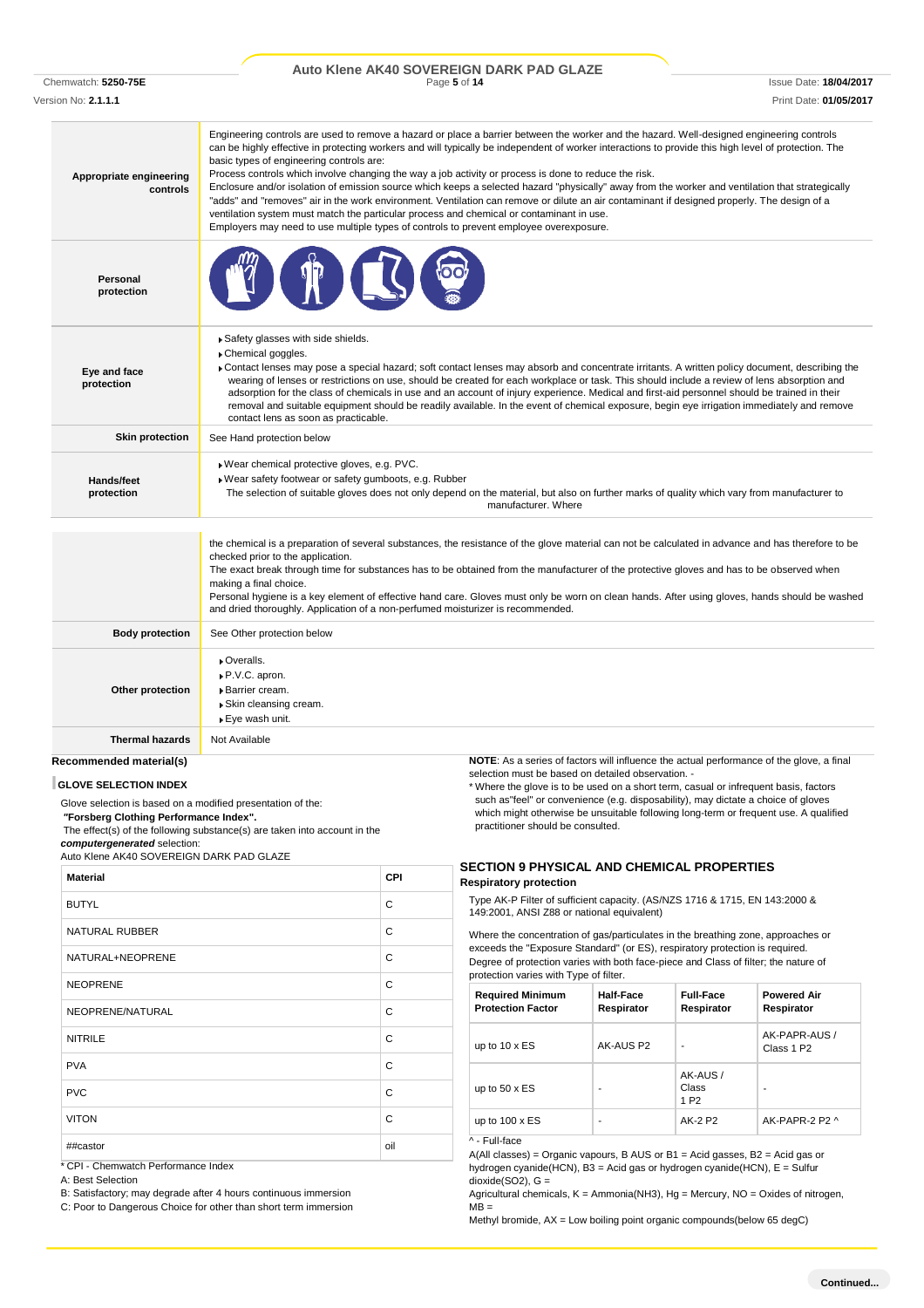# Chemwatch: **5250-75E** Page **6** of **14** Issue Date: **18/04/2017 Auto Klene AK40 SOVEREIGN DARK PAD GLAZE**

Version No: **2.1.1.1** Print Date: **01/05/2017**

# **Information on basic physical and chemical properties**

| Appearance                                                         | Dark Grey creamy thick liquid with a little odour; mixes with water. Viscosity: 6500-7500 cps (20degC) |                                               |                |
|--------------------------------------------------------------------|--------------------------------------------------------------------------------------------------------|-----------------------------------------------|----------------|
| <b>Physical state</b>                                              | liquid                                                                                                 | Relative density (Water =<br>1)               | $0.95 - 1.10$  |
| Odour                                                              | Not Available                                                                                          | Partition coefficient n-<br>octanol / water   | Not Available  |
| <b>Odour threshold</b>                                             | Not Available                                                                                          | Auto-ignition<br>temperature<br>$(^{\circ}C)$ | Not Available  |
| pH (as supplied)                                                   | $8 - 9$                                                                                                | Decomposition<br>temperature                  | Not Available  |
| <b>Melting</b><br>point<br>$\prime$<br>freezing<br>point (°C)      | $\pmb{0}$                                                                                              | Viscosity (cSt)                               | Not Available  |
| Initial boiling point and<br>boiling range (°C)                    | Not Available                                                                                          | Molecular weight<br>(g/mol)                   | Not Applicable |
| Flash point (°C)                                                   | >95                                                                                                    | <b>Taste</b>                                  | Not Available  |
| <b>Evaporation rate</b>                                            | Not Available                                                                                          | <b>Explosive</b><br>properties                | Not Available  |
| <b>Flammability</b>                                                | Not Applicable                                                                                         | Oxidising<br>properties                       | Not Available  |
| <b>Upper Explosive Limit</b><br>(%)                                | Not Available                                                                                          | <b>Surface Tension (dyn/cm</b><br>or mN/m)    | Not Available  |
| <b>Lower Explosive Limit</b><br>(%)                                | Not Available                                                                                          | <b>Volatile Component (%vol)</b>              | Not Available  |
| Vapour pressure<br>(kPa)                                           | Not Available                                                                                          | Gas group                                     | Not Available  |
| Solubility in water<br>(g/L)                                       | Miscible                                                                                               | pH as a solution<br>(1%)                      | Not Available  |
| Vapour density (Air =<br>1)<br>SECTION 10 STARILITY AND REACTIVITY | Not Available                                                                                          | VOC g/L                                       | Not Available  |

#### **SECTION 10 STABILITY AND REACTIVITY**

| Reactivity                                                                         | See section 7                                                                                                                      |
|------------------------------------------------------------------------------------|------------------------------------------------------------------------------------------------------------------------------------|
| <b>Chemical stability</b>                                                          | Unstable in the presence of incompatible materials.<br>▶ Product is considered stable.<br>Hazardous polymerisation will not occur. |
| Possibility of hazardous<br>reactions                                              | See section 7                                                                                                                      |
| <b>Conditions to</b><br>avoid                                                      | See section 7                                                                                                                      |
| Incompatible<br>materials                                                          | See section 7                                                                                                                      |
| <b>Hazardous decomposition</b><br>products<br>SECTION 11 TOXICOLOGICAL INFORMATION | See section 5                                                                                                                      |

### **SECTION 11 TOXICOLOGICAL INFORMATION**

|                     | Information on toxicological effects                                                                                                                                                                                                                                                                                                                                                                                                                              |
|---------------------|-------------------------------------------------------------------------------------------------------------------------------------------------------------------------------------------------------------------------------------------------------------------------------------------------------------------------------------------------------------------------------------------------------------------------------------------------------------------|
| <b>Inhaled</b>      | Not normally a hazard due to non-volatile nature of product<br>The material can cause respiratory irritation in some persons. The body's response to such irritation can cause further lung damage.<br>Inhalation of vapours or aerosols (mists, fumes), generated by the material during the course of normal handling, may be damaging to the health of the individual.                                                                                         |
| Ingestion           | Accidental ingestion of the material may be damaging to the health of the individual.<br>Ingestion may result in nausea, abdominal irritation, pain and vomiting                                                                                                                                                                                                                                                                                                  |
| <b>Skin Contact</b> | This material can cause inflammation of the skin on contact in some persons. The material may accentuate any pre-<br>existing dermatitis condition<br>Open cuts, abraded or irritated skin should not be exposed to this material<br>Entry into the blood-stream, through, for example, cuts, abrasions or lesions, may produce systemic injury with harmful effects. Examine the skin prior to the use of the mate<br>any external damage is suitably protected. |
| Eye                 | This material can cause eye irritation and damage in some persons.                                                                                                                                                                                                                                                                                                                                                                                                |
|                     |                                                                                                                                                                                                                                                                                                                                                                                                                                                                   |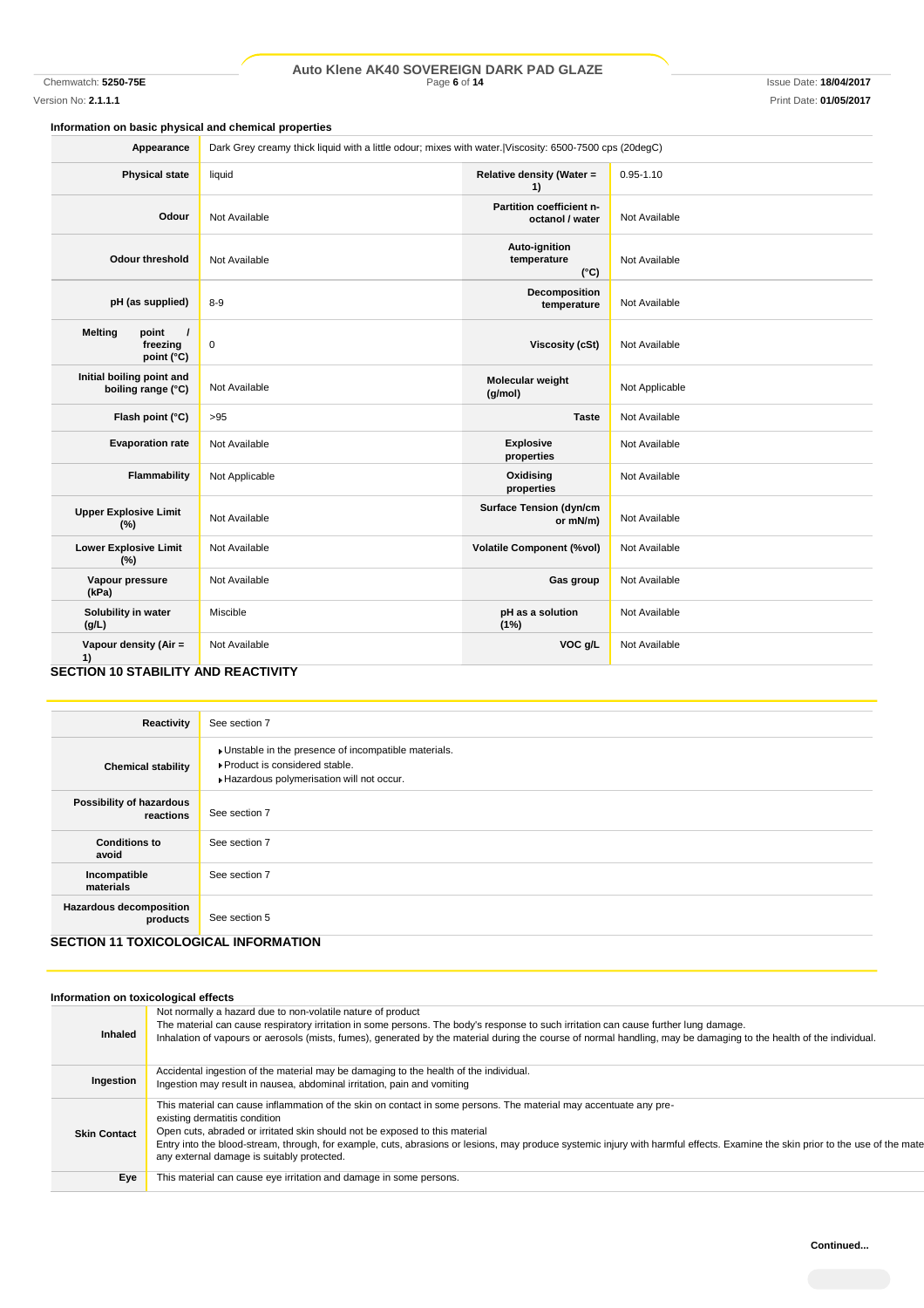# Chemwatch: **5250-75E** Page **7** of **14** Issue Date: **18/04/2017 Auto Klene AK40 SOVEREIGN DARK PAD GLAZE**

Version No: **2.1.1.1** Print Date: **01/05/2017**

| <b>Chronic</b>                                                   |                                                  |                                                    | Long-term exposure to respiratory irritants may result in airways disease, involving difficulty breathing and related whole-body problems.<br>There has been some concern that this material can cause cancer or mutations but there is not enough data to make an assessment.<br>Substance accumulation, in the human body, may occur and may cause some concern following repeated or long-term occupational exposure.<br>Exposure to large doses of aluminium has been connected with the degenerative brain disease Alzheimer's Disease. |  |
|------------------------------------------------------------------|--------------------------------------------------|----------------------------------------------------|----------------------------------------------------------------------------------------------------------------------------------------------------------------------------------------------------------------------------------------------------------------------------------------------------------------------------------------------------------------------------------------------------------------------------------------------------------------------------------------------------------------------------------------------|--|
|                                                                  | <b>TOXICITY</b>                                  |                                                    | <b>IRRITATION</b>                                                                                                                                                                                                                                                                                                                                                                                                                                                                                                                            |  |
| <b>Auto Klene</b><br>AK40<br><b>SOVEREIGN</b><br><b>DARK PAD</b> |                                                  | Dermal (Rabbit) LD50: >2000 mg/kg                  | Not Available                                                                                                                                                                                                                                                                                                                                                                                                                                                                                                                                |  |
| <b>GLAZE</b>                                                     |                                                  |                                                    |                                                                                                                                                                                                                                                                                                                                                                                                                                                                                                                                              |  |
|                                                                  | Oral (Rat) LD50: >5000 mg/kgl<br><b>TOXICITY</b> |                                                    | <b>IRRITATION</b>                                                                                                                                                                                                                                                                                                                                                                                                                                                                                                                            |  |
| aluminium<br>oxide                                               |                                                  | $[1]$<br>Oral (rat) LD50: >2000 mg/kgNot Available |                                                                                                                                                                                                                                                                                                                                                                                                                                                                                                                                              |  |
|                                                                  | <b>TOXICITY</b>                                  |                                                    | <b>IRRITATION</b>                                                                                                                                                                                                                                                                                                                                                                                                                                                                                                                            |  |
| white mineral                                                    |                                                  |                                                    |                                                                                                                                                                                                                                                                                                                                                                                                                                                                                                                                              |  |
| oil                                                              |                                                  |                                                    |                                                                                                                                                                                                                                                                                                                                                                                                                                                                                                                                              |  |
| (petroleum)                                                      |                                                  | Dermal (rabbit) LD50: >2000 mg/kg                  | Not Available                                                                                                                                                                                                                                                                                                                                                                                                                                                                                                                                |  |
|                                                                  | Oral (rat) LD50: >5000 mg/kg]                    |                                                    |                                                                                                                                                                                                                                                                                                                                                                                                                                                                                                                                              |  |
|                                                                  | <b>TOXICITY</b>                                  |                                                    | <b>IRRITATION</b>                                                                                                                                                                                                                                                                                                                                                                                                                                                                                                                            |  |
| glycerol                                                         |                                                  |                                                    |                                                                                                                                                                                                                                                                                                                                                                                                                                                                                                                                              |  |
|                                                                  |                                                  | $[2]$                                              |                                                                                                                                                                                                                                                                                                                                                                                                                                                                                                                                              |  |
|                                                                  |                                                  | Oral (rat) LD50: 12600 mg/kgNot Available          |                                                                                                                                                                                                                                                                                                                                                                                                                                                                                                                                              |  |
|                                                                  | <b>TOXICITY</b>                                  |                                                    | <b>IRRITATION</b>                                                                                                                                                                                                                                                                                                                                                                                                                                                                                                                            |  |
| distillates,                                                     |                                                  |                                                    |                                                                                                                                                                                                                                                                                                                                                                                                                                                                                                                                              |  |
| petroleum,<br>light,                                             |                                                  |                                                    |                                                                                                                                                                                                                                                                                                                                                                                                                                                                                                                                              |  |
| hydrotreated                                                     |                                                  | Dermal (rabbit) LD50: >2000 mg/kg                  | Not Available                                                                                                                                                                                                                                                                                                                                                                                                                                                                                                                                |  |
|                                                                  | Oral (rat) LD50: >5000 mg/kg                     |                                                    |                                                                                                                                                                                                                                                                                                                                                                                                                                                                                                                                              |  |
|                                                                  | <b>TOXICITY</b>                                  |                                                    |                                                                                                                                                                                                                                                                                                                                                                                                                                                                                                                                              |  |
|                                                                  |                                                  |                                                    | <b>IRRITATION</b>                                                                                                                                                                                                                                                                                                                                                                                                                                                                                                                            |  |
| castor oil                                                       |                                                  |                                                    |                                                                                                                                                                                                                                                                                                                                                                                                                                                                                                                                              |  |
|                                                                  | Not Available                                    |                                                    | Eye (rabbit): 500 mg mild                                                                                                                                                                                                                                                                                                                                                                                                                                                                                                                    |  |
|                                                                  |                                                  |                                                    | Skin (human): 50 mg/48h mild                                                                                                                                                                                                                                                                                                                                                                                                                                                                                                                 |  |
|                                                                  |                                                  |                                                    | Skin (rabbit): 100 mg/24h SEVERE                                                                                                                                                                                                                                                                                                                                                                                                                                                                                                             |  |
|                                                                  | <b>TOXICITY</b>                                  |                                                    | <b>IRRITATION</b>                                                                                                                                                                                                                                                                                                                                                                                                                                                                                                                            |  |
|                                                                  |                                                  |                                                    |                                                                                                                                                                                                                                                                                                                                                                                                                                                                                                                                              |  |
|                                                                  |                                                  |                                                    |                                                                                                                                                                                                                                                                                                                                                                                                                                                                                                                                              |  |
|                                                                  |                                                  | dermal (rat) LD50: >16000 mg/kg!                   | Eye (rabbit): 0.1 ml -                                                                                                                                                                                                                                                                                                                                                                                                                                                                                                                       |  |
| triethanolamine                                                  |                                                  | Oral (rat) LD50: 5560 mg/kg(calc. <sup>[2]</sup>   | Eye (rabbit): 10 mg - mild                                                                                                                                                                                                                                                                                                                                                                                                                                                                                                                   |  |
|                                                                  |                                                  |                                                    | Eye (rabbit): 5.62 mg - SEVERE                                                                                                                                                                                                                                                                                                                                                                                                                                                                                                               |  |
|                                                                  |                                                  |                                                    | minor conjunctival irritation                                                                                                                                                                                                                                                                                                                                                                                                                                                                                                                |  |
|                                                                  |                                                  |                                                    | no irritation *                                                                                                                                                                                                                                                                                                                                                                                                                                                                                                                              |  |
|                                                                  |                                                  |                                                    | Skin (human): 15 mg/3d (int)-mild                                                                                                                                                                                                                                                                                                                                                                                                                                                                                                            |  |
|                                                                  |                                                  |                                                    | Skin (rabbit): 4 h occluded                                                                                                                                                                                                                                                                                                                                                                                                                                                                                                                  |  |
|                                                                  |                                                  |                                                    | Skin (rabbit): 560 mg/24 hr- mild                                                                                                                                                                                                                                                                                                                                                                                                                                                                                                            |  |
|                                                                  | <b>TOXICITY</b>                                  |                                                    | <b>IRRITATION</b>                                                                                                                                                                                                                                                                                                                                                                                                                                                                                                                            |  |
| water                                                            |                                                  |                                                    |                                                                                                                                                                                                                                                                                                                                                                                                                                                                                                                                              |  |
|                                                                  |                                                  |                                                    |                                                                                                                                                                                                                                                                                                                                                                                                                                                                                                                                              |  |
|                                                                  | Not Available                                    |                                                    | Not Available<br>Legend: 1. Value obtained from Europe ECHA Registered Substances - Acute toxicity 2.* Value obtained from manufacturer's SDS. Unless otherwise                                                                                                                                                                                                                                                                                                                                                                              |  |
|                                                                  |                                                  |                                                    | specified data extracted from RTECS - Register of Toxic Effect of chemical Substances                                                                                                                                                                                                                                                                                                                                                                                                                                                        |  |
|                                                                  |                                                  |                                                    |                                                                                                                                                                                                                                                                                                                                                                                                                                                                                                                                              |  |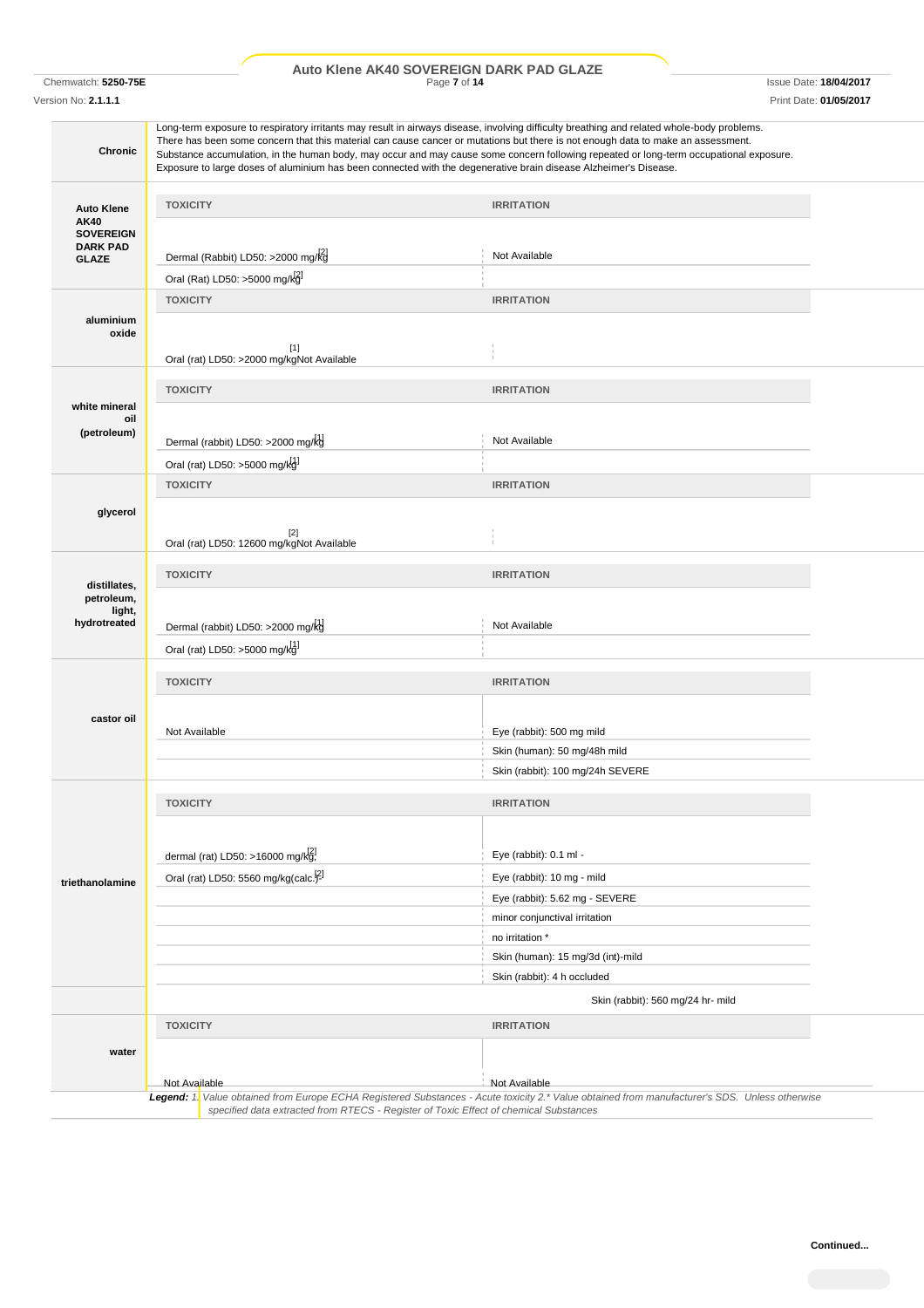# Chemwatch: **5250-75E** Page **8** of **14** Issue Date: **18/04/2017 Auto Klene AK40 SOVEREIGN DARK PAD GLAZE**

| Version No: 2.1.1.1                                                                                               | Print Date: 01/05/2017                                                                                                                                                                                                                                                                                                                                                                                                                                                                                                                                                                                                                                                                                                                                                                                                                                                                                                                                                                                                                                                                                                                                                                                                                                                                                                                                                                                                                                                                                                                                                                                                                                                                                                                                                                                                                                                                                                                                                                                                                                                                                                                                                                                                                                                                                                                                                                                                                                                                                                                                                                                                                                                                                                                                                                                                                                                                                                                                                                                                                                                                                                                                                                                                                                                                                                                                                          |
|-------------------------------------------------------------------------------------------------------------------|---------------------------------------------------------------------------------------------------------------------------------------------------------------------------------------------------------------------------------------------------------------------------------------------------------------------------------------------------------------------------------------------------------------------------------------------------------------------------------------------------------------------------------------------------------------------------------------------------------------------------------------------------------------------------------------------------------------------------------------------------------------------------------------------------------------------------------------------------------------------------------------------------------------------------------------------------------------------------------------------------------------------------------------------------------------------------------------------------------------------------------------------------------------------------------------------------------------------------------------------------------------------------------------------------------------------------------------------------------------------------------------------------------------------------------------------------------------------------------------------------------------------------------------------------------------------------------------------------------------------------------------------------------------------------------------------------------------------------------------------------------------------------------------------------------------------------------------------------------------------------------------------------------------------------------------------------------------------------------------------------------------------------------------------------------------------------------------------------------------------------------------------------------------------------------------------------------------------------------------------------------------------------------------------------------------------------------------------------------------------------------------------------------------------------------------------------------------------------------------------------------------------------------------------------------------------------------------------------------------------------------------------------------------------------------------------------------------------------------------------------------------------------------------------------------------------------------------------------------------------------------------------------------------------------------------------------------------------------------------------------------------------------------------------------------------------------------------------------------------------------------------------------------------------------------------------------------------------------------------------------------------------------------------------------------------------------------------------------------------------------------|
| <b>WHITE MINERAL OIL</b><br>(PETROLEUM)                                                                           | The materials included in the Lubricating Base Oils category are related from both process and physical-chemical perspectives;<br>The potential toxicity of a specific distillate base oil is inversely related to the severity or extent of processing the oil has undergone, since:<br>The adverse effects of these materials are associated with undesirable components, and<br>The levels of the undesirable components are inversely related to the degree of processing;<br>$\bullet$<br>Distillate base oils receiving the same degree or extent of processing will have similar toxicities;<br>$\bullet$<br>The potential toxicity of residual base oils is independent of the degree of processing the oil receives.<br>The reproductive and developmental toxicity of the distillate base oils is inversely related to the degree of processing.<br>Unrefined & mildly refined distillate base oils contain the highest levels of undesirable components, have the largest variation of hydrocarbon<br>molecules and have shown the highest potential cancer-causing and mutation-causing activities. Highly and severely refined distillate base oils<br>are produced from unrefined and mildly refined oils by removing or transforming undesirable components. In comparison to unrefined and mildly<br>refined base oils, the highly and severely refined distillate base oils have a smaller range of hydrocarbon molecules and have demonstrated very<br>low mammalian toxicity. Testing of residual oils for<br>mutation-causing and cancer-causing potential has shown negative results, supporting the belief that these materials lack biologically active<br>components or the components are largely non-bioavailable due to their molecular size.<br>Toxicity testing has consistently shown that lubricating base oils have low acute<br>toxicities. For highly and severely refined distillate base oils:<br>In animal studies, the acute, oral, semilethal dose is >5g/kg body weight and the semilethal dose by skin contact is >2g/kg body weight. The<br>semilethal concentration for inhalation is 2.18 to >4 mg/L. The materials have varied from "non-irritating" to "moderately irritating" when tested for<br>skin and eye irritation. Testing for sensitisation has been negative. The effects of repeated exposure vary by species; in animals, effects to the<br>testes and lung have been observed, as well as the formation of granulomas. In animals, these substances have not been found to cause<br>reproductive toxicity or significant increases in birth defects. They are also not considered to cause cancer, mutations or chromosome<br>aberrations.<br>Oral (rat) TCLo: 92000 mg/kg/92D-Cont. Generally the toxicity and irritation is of low order. White oils and highly/solvent refined oils have not<br>shown the long term risk of skin cancer that follows persistent skin contamination with some other mineral oils, due in all probability to refining that<br>produces low content of both polyaromatics (PAH) and benz-alpha-pyrenes (BaP)                                                                                                                                                                                                                                                                         |
| <b>GLYCEROL</b>                                                                                                   | At very high concentrations, evidence predicts that glycerol may cause tremor, irritation of the skin, eyes, digestive tract and airway. Otherwise it<br>is of low toxicity. There is no significant evidence to suggest that it causes cancer, genetic, reproductive or developmental toxicity.                                                                                                                                                                                                                                                                                                                                                                                                                                                                                                                                                                                                                                                                                                                                                                                                                                                                                                                                                                                                                                                                                                                                                                                                                                                                                                                                                                                                                                                                                                                                                                                                                                                                                                                                                                                                                                                                                                                                                                                                                                                                                                                                                                                                                                                                                                                                                                                                                                                                                                                                                                                                                                                                                                                                                                                                                                                                                                                                                                                                                                                                                |
| DISTILLATES,<br>PETROLEUM,<br>LIGHT,<br><b>HYDROTREATED</b>                                                       | Kerosene may produce varying ranges of skin irritation, and a reversible eye irritation (if eyes are washed). Skin may be cracked or flaky and/or<br>leathery, with crusts and/or hair loss. It may worsen skin cancers. There may also be loss of weight, discharge from the nose, excessive<br>tiredness, and wheezing. The individual may be pale. There may be increase in the weight of body organs. There was no evidence of harm to<br>pregnancy.                                                                                                                                                                                                                                                                                                                                                                                                                                                                                                                                                                                                                                                                                                                                                                                                                                                                                                                                                                                                                                                                                                                                                                                                                                                                                                                                                                                                                                                                                                                                                                                                                                                                                                                                                                                                                                                                                                                                                                                                                                                                                                                                                                                                                                                                                                                                                                                                                                                                                                                                                                                                                                                                                                                                                                                                                                                                                                                        |
| <b>CASTOR OIL</b>                                                                                                 | The material may be irritating to the eye, with prolonged contact causing inflammation. Repeated or prolonged exposure to irritants may produce<br>conjunctivitis. The material may cause severe skin irritation after prolonged or repeated exposure and may produce on contact skin redness,<br>swelling, the production of vesicles, scaling and thickening of the skin. Repeated exposures may produce severe ulceration.<br>Some tumorigenic effects have been reported in animal studies The castor seed contains ricin, a toxic protein. Heating during the oil extraction<br>process denatures and inactivates the protein. However, harvesting castor beans may not be without risk. Allergenic compounds found on the<br>plant surface can cause permanent nerve damage, making the harvest of castor beans a human health risk. The United States Food and Drug<br>Administration (FDA) has categorized<br>castor oil as "generally recognized as safe and effective" (GRASE) for over-the-counter use as a laxative with its major site of action the small<br>intestine where it is digested into ricinoleic acid. Despite castor oil being widely used to start labor in pregnant women, to date there is not enough<br>research to show whether it is effective to ripen the cervix or induce labour Due to its foul taste a heavy dose of castor oil was formerly used as a<br>humiliating punishment for children and<br>adults. Victims of this treatment did sometimes die, as the dehydrating effects of the oil-induced diarrhea; however, even those victims who<br>survived had to bear the humiliation of the laxative effects resulting from excessive consumption of the oil.                                                                                                                                                                                                                                                                                                                                                                                                                                                                                                                                                                                                                                                                                                                                                                                                                                                                                                                                                                                                                                                                                                                                                                                                                                                                                                                                                                                                                                                                                                                                                                                                                                                                         |
| <b>TRIETHANOLAMINE</b>                                                                                            | The following information refers to contact allergens as a group and may not be specific to this product.<br>Contact allergies quickly manifest themselves as contact eczema, more rarely as urticaria or Quincke's oedema. The pathogenesis of contact<br>eczema involves a cell-mediated (T lymphocytes) immune reaction of the delayed type. Other allergic skin reactions, e.g. contact urticaria, involve<br>antibody-mediated immune reactions. The significance of the contact allergen is not simply determined by its sensitisation potential: the<br>distribution of the substance and the opportunities<br>for contact with it are equally important. A weakly sensitising substance which is widely distributed can be a more important allergen than one<br>with stronger sensitising potential with which few individuals come into contact. From a clinical point of view, substances are noteworthy if they<br>produce an allergic test reaction in more than 1% of the persons tested.<br>Overexposure to most of these materials may cause adverse health effects.<br>Many amine-based compounds can cause release of histamines, which, in turn, can trigger allergic and other physiological effects, including<br>constriction of the bronchi or asthma and inflammation of the cavity of the nose. Whole-body symptoms include headache, nausea, faintness,<br>anxiety, a decrease in blood pressure, rapid heartbeat, itching, reddening of the skin, urticaria (hives) and swelling of the face, which are usually<br>transient.<br>There are generally four routes of possible or potential exposure: inhalation, skin contact, eye contact, and swallowing.<br>Inhalation: Inhaling vapours may result in moderate to severe irritation of the tissues of the nose and throat and can irritate the lungs. Higher<br>concentrations of certain amines can produce severe respiratory irritation, characterized by discharge from the nose, coughing, difficulty in<br>breathing and chest pain. Chronic<br>exposure via inhalation may cause headache, nausea, vomiting, drowsiness, sore throat, inflammation of the bronchi and lungs, and possible<br>lung damage. The material may produce severe irritation to the eye causing pronounced inflammation. Repeated or prolonged exposure to<br>irritants may produce conjunctivitis.<br>The material may cause skin irritation after prolonged or repeated exposure and may produce on contact skin redness, swelling, the production of<br>vesicles, scaling and thickening of the skin.<br>Studies done show that triethanolamine is of low toxicity following high dose exposure by swallowing, skin contact or inhalation. It has not been<br>shown to cause cancer, genetic defects, reproductive or developmental toxicity.<br>NOTE: Substance has been shown to be mutagenic in at least one assay, or belongs to a family of chemicals producing damage or change to<br>cellular DNA. Lachrymation, diarrhoea, convulsions, urinary tract changes, changes in bladder weight, changes in testicular weight, changes in<br>thymus weight, changes in liver weight, dermatitis after systemic exposure, kidney, ureter, bladder tumours recorded. Equivocal tumourigen by<br>RTECS criteria. Dermal rabbit value quoted above is for occluded patch in male or female animals * Union Carbide |
| <b>ALUMINIUM OXIDE &amp;</b><br>DISTILLATES,<br>PETROLEUM,<br>LIGHT,<br><b>HYDROTREATED &amp;</b><br><b>WATER</b> | No significant acute toxicological data identified in literature search.                                                                                                                                                                                                                                                                                                                                                                                                                                                                                                                                                                                                                                                                                                                                                                                                                                                                                                                                                                                                                                                                                                                                                                                                                                                                                                                                                                                                                                                                                                                                                                                                                                                                                                                                                                                                                                                                                                                                                                                                                                                                                                                                                                                                                                                                                                                                                                                                                                                                                                                                                                                                                                                                                                                                                                                                                                                                                                                                                                                                                                                                                                                                                                                                                                                                                                        |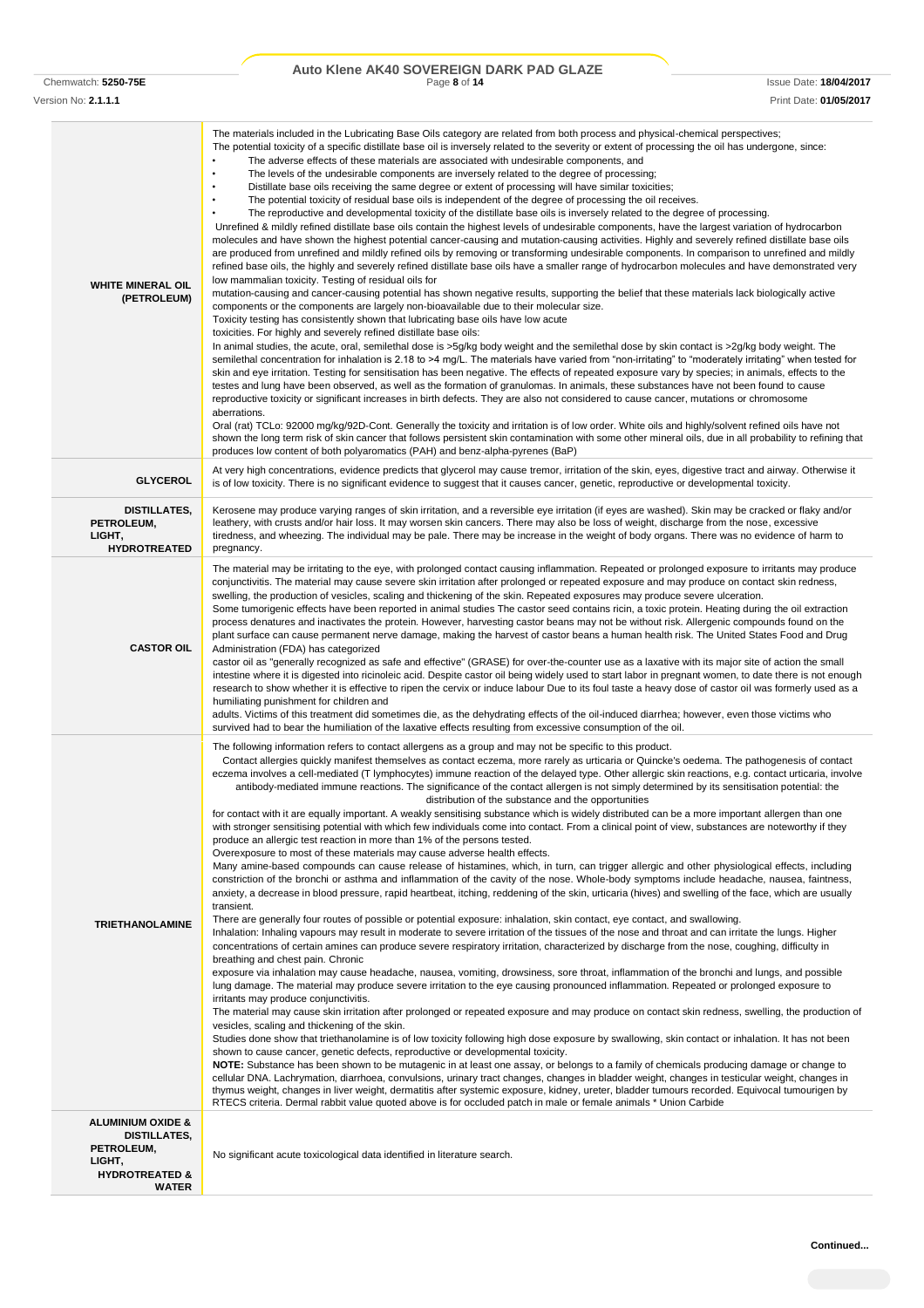|                                                 | Auto Klene AK40 SOVEREIGN DARK PAD GLAZE                                                                                                                                                                                                                                                                                                                                                                                                                                                                                                                                                                                                                                                                                                                                                                                                                                                                                                                                                                                                                                                                                                     |                                 |                                                                                                                                      |
|-------------------------------------------------|----------------------------------------------------------------------------------------------------------------------------------------------------------------------------------------------------------------------------------------------------------------------------------------------------------------------------------------------------------------------------------------------------------------------------------------------------------------------------------------------------------------------------------------------------------------------------------------------------------------------------------------------------------------------------------------------------------------------------------------------------------------------------------------------------------------------------------------------------------------------------------------------------------------------------------------------------------------------------------------------------------------------------------------------------------------------------------------------------------------------------------------------|---------------------------------|--------------------------------------------------------------------------------------------------------------------------------------|
| Chemwatch: 5250-75E                             |                                                                                                                                                                                                                                                                                                                                                                                                                                                                                                                                                                                                                                                                                                                                                                                                                                                                                                                                                                                                                                                                                                                                              | Page 9 of 14                    | <b>Issue Date: 18/04/2017</b>                                                                                                        |
| Version No: 2.1.1.1                             |                                                                                                                                                                                                                                                                                                                                                                                                                                                                                                                                                                                                                                                                                                                                                                                                                                                                                                                                                                                                                                                                                                                                              |                                 | Print Date: 01/05/2017                                                                                                               |
| <b>WHITE MINERAL OIL</b><br>(PETROLEUM) &       | The substance is classified by IARC as Group 3:<br>NOT classifiable as to its carcinogenicity to humans.                                                                                                                                                                                                                                                                                                                                                                                                                                                                                                                                                                                                                                                                                                                                                                                                                                                                                                                                                                                                                                     |                                 |                                                                                                                                      |
| <b>TRIETHANOLAMINE</b>                          | Evidence of carcinogenicity may be inadequate or limited in animal testing.                                                                                                                                                                                                                                                                                                                                                                                                                                                                                                                                                                                                                                                                                                                                                                                                                                                                                                                                                                                                                                                                  |                                 |                                                                                                                                      |
| <b>GLYCEROL &amp;</b><br>severe TRIETHANOLAMINE | Asthma-like symptoms may continue for months or even years after exposure to the material ends. This may be due to a non-allergic condition<br>known as reactive airways dysfunction syndrome (RADS) which can occur after exposure to high levels of highly irritating compound. Main criteria<br>for diagnosing RADS include the absence of previous airways disease in a non-atopic individual, with sudden onset of persistent asthma-like<br>symptoms within minutes to hours of a<br>documented exposure to the irritant. Other criteria for diagnosis of RADS include a reversible airflow pattern on lung function tests, moderate to<br>RADS (or asthma) following an irritating inhalation is an infrequent disorder with rates related to the concentration of and duration of exposure to the irritating substance. On<br>the other hand, industrial bronchitis is a disorder that occurs as a result of exposure due to high concentrations of irritating substance (often particles) and is<br>completely reversible after exposure ceases. The disorder is characterized by difficulty breathing, cough and mucus production. |                                 | bronchial hyperreactivity on methacholine challenge testing, and the lack of minimal lymphocytic inflammation, without eosinophilia. |
| <b>Acute Toxicity</b>                           | ×                                                                                                                                                                                                                                                                                                                                                                                                                                                                                                                                                                                                                                                                                                                                                                                                                                                                                                                                                                                                                                                                                                                                            | Carcinogenicity                 |                                                                                                                                      |
| <b>Skin Irritation/Corrosion</b>                | $\overline{\phantom{a}}$                                                                                                                                                                                                                                                                                                                                                                                                                                                                                                                                                                                                                                                                                                                                                                                                                                                                                                                                                                                                                                                                                                                     | Reproductivity                  |                                                                                                                                      |
| <b>Serious Eye</b><br>Damage/Irritation         | ✔                                                                                                                                                                                                                                                                                                                                                                                                                                                                                                                                                                                                                                                                                                                                                                                                                                                                                                                                                                                                                                                                                                                                            | <b>STOT - Single Exposure</b>   |                                                                                                                                      |
| <b>Respiratory or Skin</b><br>sensitisation     | ⊚                                                                                                                                                                                                                                                                                                                                                                                                                                                                                                                                                                                                                                                                                                                                                                                                                                                                                                                                                                                                                                                                                                                                            | <b>STOT - Repeated Exposure</b> | ⋒                                                                                                                                    |
| <b>Mutagenicity</b>                             | Q                                                                                                                                                                                                                                                                                                                                                                                                                                                                                                                                                                                                                                                                                                                                                                                                                                                                                                                                                                                                                                                                                                                                            | <b>Aspiration Hazard</b>        |                                                                                                                                      |
|                                                 |                                                                                                                                                                                                                                                                                                                                                                                                                                                                                                                                                                                                                                                                                                                                                                                                                                                                                                                                                                                                                                                                                                                                              | Legend:<br>×                    | - Data available but does not fill the criteria for<br>classification<br>Both and the billion and continuation of the state of       |

# **SECTION 12 ECOLOGICAL INFORMATION**

| <b>Toxicity</b>                                              |                              |                                                           |                                                  |                |                |
|--------------------------------------------------------------|------------------------------|-----------------------------------------------------------|--------------------------------------------------|----------------|----------------|
| Auto Klene AK40<br><b>SOVEREIGN DARK</b><br><b>PAD GLAZE</b> | <b>ENDPOINT</b><br>NotNotNot | <b>TEST DURATION (HR)</b><br>Not ApplicableNot Applicable | <b>SPECIES</b><br>ApplicableApplicableApplicable | VALUE          | <b>SOURCE</b>  |
|                                                              | <b>ENDPOINT</b>              | <b>TEST DURATION (HR)</b>                                 | <b>SPECIES</b>                                   | VALUE          | SOURCE         |
|                                                              | <b>LC50</b>                  | 96                                                        | Fish                                             | 0.0029mg/L     | $\overline{2}$ |
| aluminium oxide                                              | EC50                         | 48                                                        | Crustacea                                        | 0.7364mg/L     | $\overline{2}$ |
|                                                              | <b>EC50</b>                  | 96                                                        | Algae or other aquatic plants                    | 0.0054mg/L     | $\overline{2}$ |
|                                                              | EC50                         | 168                                                       | Crustacea                                        | $0.0076$ ng/L  | $\overline{2}$ |
|                                                              | <b>NOEC</b>                  | 72                                                        | Algae or other aquatic plants                    | $>=0.004$ mg/L | $\overline{c}$ |

*– Data available to make classification – Data Not Available to make classification*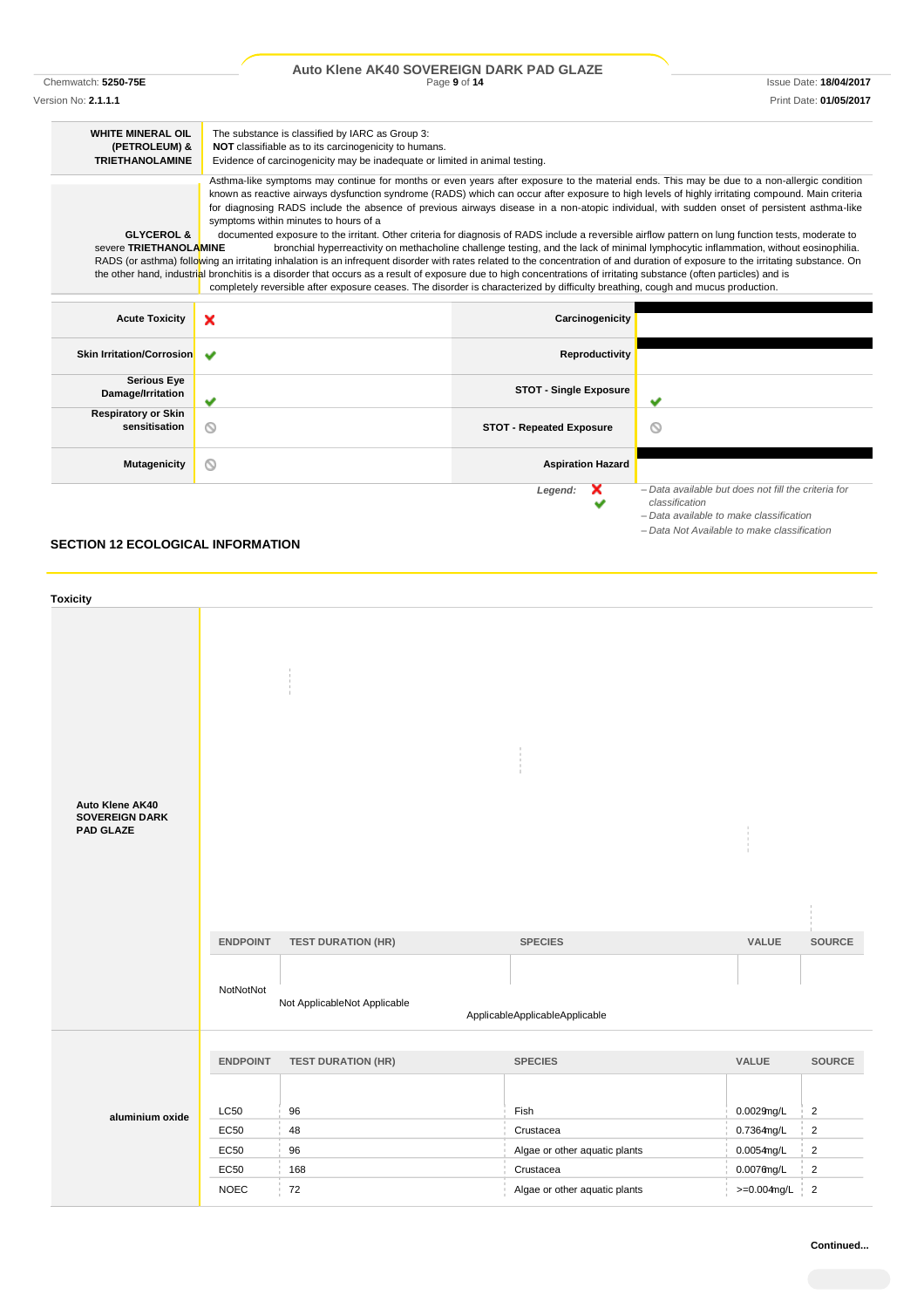# Chemwatch: **5250-75E Page 10 of 14 Page 10 of 14 PAD GLAZE Page 10 of 14 Page 10 of 14 Issue Date: 18/04/2017**

| white mineral oil                              |                     |                              |                                |               |              |
|------------------------------------------------|---------------------|------------------------------|--------------------------------|---------------|--------------|
| (petroleum)                                    |                     |                              |                                |               |              |
|                                                | <b>ENDPOINT</b>     | <b>TEST DURATION (HR)</b>    | <b>SPECIES</b>                 | VALUE         | SOURCE       |
|                                                |                     |                              |                                |               |              |
|                                                | NotNotNot           | Not ApplicableNot Applicable | ApplicableApplicableApplicable |               |              |
|                                                | <b>ENDPOINT</b>     | <b>TEST DURATION (HR)</b>    | <b>SPECIES</b>                 | VALUE         | SOURCE       |
|                                                |                     |                              |                                |               |              |
| glycerol                                       | <b>LC50</b>         | 96                           | Fish                           | $>11$ mg/L    | $\sqrt{2}$   |
|                                                | EC50                | 96                           | Algae or other aquatic plants  | 77712.039ng/L | $\sqrt{3}$   |
|                                                | EC <sub>0</sub>     | 24                           | Crustacea                      | $>500$ mg/L   | $\mathbf{1}$ |
|                                                | <b>ENDPOINT</b>     | <b>TEST DURATION (HR)</b>    | <b>SPECIES</b>                 | VALUE         | SOURCE       |
| distillates, petroleum,<br>light, hydrotreated |                     |                              |                                |               |              |
|                                                | LC50<br><b>NOEC</b> | 96<br>3072                   | Fish<br>${\sf Fish}$           | $2.2$ mg/L 4  |              |
|                                                |                     |                              |                                | $=1$ mg/L   1 |              |
|                                                |                     |                              |                                |               |              |
|                                                |                     |                              |                                |               |              |
| castor oil                                     |                     |                              |                                |               |              |
|                                                | <b>ENDPOINT</b>     | <b>TEST DURATION (HR)</b>    | <b>SPECIES</b>                 | VALUE         | SOURCE       |
|                                                |                     |                              |                                |               |              |
|                                                | NotNotNot           | Not ApplicableNot Applicable |                                |               |              |
|                                                |                     |                              | ApplicableApplicableApplicable |               |              |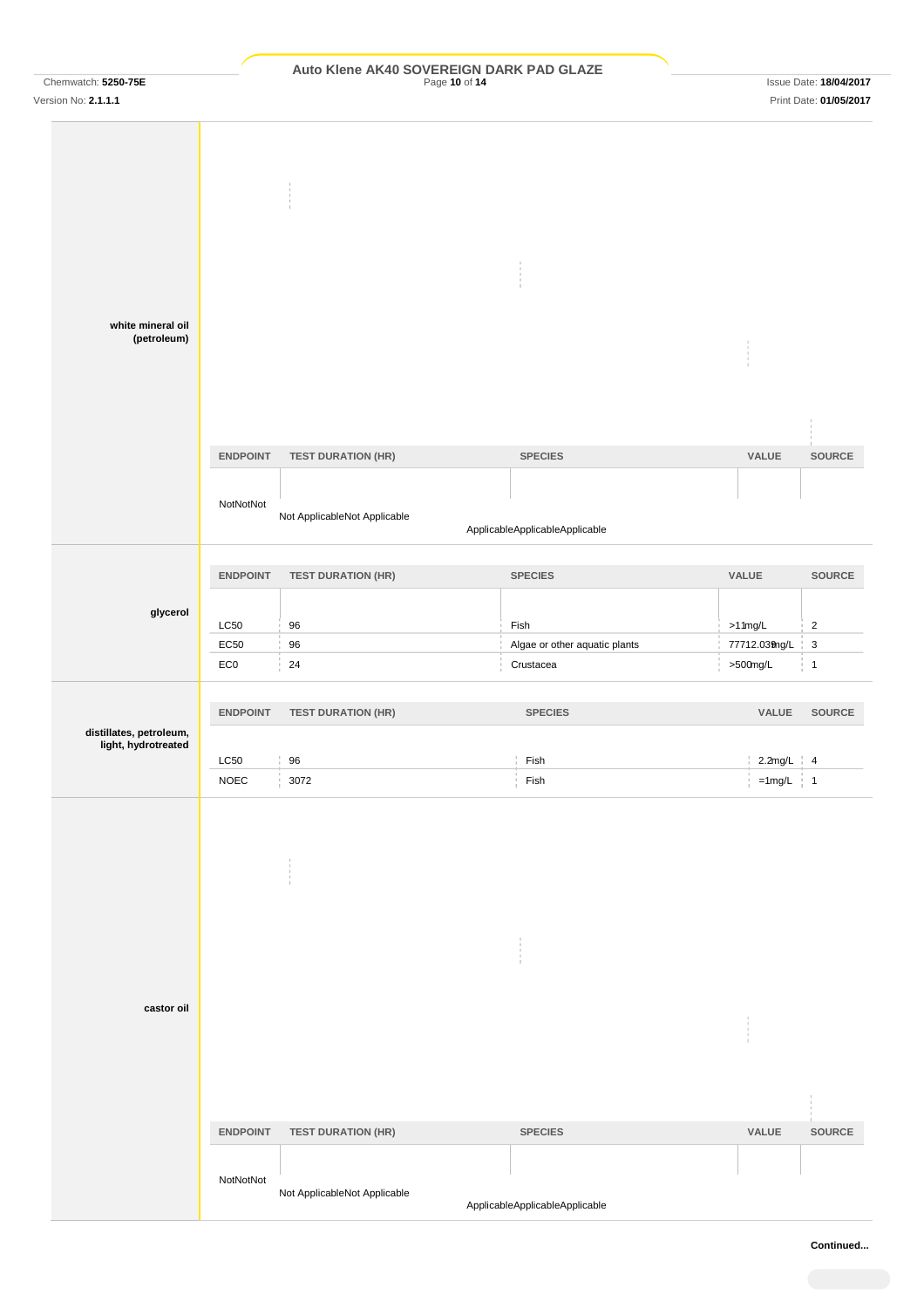#### Chemwatch: **5250-75E** Page **11** of **14** Issue Date: **18/04/2017 Auto Klene AK40 SOVEREIGN DARK PAD GLAZE**

Version No: **2.1.1.1** Print Date: **01/05/2017**

|                 | <b>ENDPOINT</b> | <b>TEST DURATION (HR)</b>                                                                                                                             | <b>SPECIES</b>                 | VALUE     | <b>SOURCE</b>   |
|-----------------|-----------------|-------------------------------------------------------------------------------------------------------------------------------------------------------|--------------------------------|-----------|-----------------|
|                 |                 |                                                                                                                                                       |                                |           |                 |
| triethanolamine | <b>LC50</b>     | 96                                                                                                                                                    | Fish                           | 11800mg/L | $\frac{1}{2}$ 4 |
|                 | EC50            | 96                                                                                                                                                    | Algae or other aquatic plants  | 169mg/L   | $\mathbf{1}$    |
|                 | EC10            | 96                                                                                                                                                    | Algae or other aquatic plants  | 7.1mg/L   | $\mathbf{1}$    |
|                 | <b>NOEC</b>     | 504                                                                                                                                                   | Crustacea                      | 16mg/L    | $\frac{1}{2}$ 1 |
|                 |                 |                                                                                                                                                       |                                |           |                 |
|                 |                 |                                                                                                                                                       |                                |           |                 |
|                 |                 |                                                                                                                                                       |                                |           |                 |
| water           |                 |                                                                                                                                                       |                                |           |                 |
|                 | <b>ENDPOINT</b> |                                                                                                                                                       | <b>SPECIES</b>                 | VALUE     | <b>SOURCE</b>   |
|                 |                 | <b>TEST DURATION (HR)</b>                                                                                                                             |                                |           |                 |
|                 | NotNotNot       | Not ApplicableNot Applicable                                                                                                                          | ApplicableApplicableApplicable |           |                 |
|                 |                 | Legend: Extracted from 1. IUCLID Toxicity Data 2. Europe ECHA Registered Substances - Ecotoxicological Information - Aquatic Toxicity 3. EPIWIN Suite |                                |           |                 |
| V3.12           |                 | (QSAR) - Aquatic Toxicity Data (Estimated) 4. US EPA, Ecotox database - Aquatic Toxicity Data 5. ECETOC Aquatic Hazard Assessment Data 6.             |                                |           |                 |

#### **for lubricating oil base stocks:**

**Vapor Pressure** Vapor pressures of lubricating base oils are reported to be negligible. In one study, the experimentally measured vapour pressure of a solvent-dewaxed heavy paraffinic distillate base oil was 1.7 x 10exp-4 Pa . Since base oils are mixtures of C15 to C50 paraffinic, naphthenic, and aromatic hydrocarbon isomers, representative components of those structures were selected to calculate a range of vapor pressures. The estimated vapor pressure values for these selected components of base oils ranged from 4.5 x 10exp-1 Pa to 2 x 10exp-13Pa. Based on Dalton's Law the expected total vapour pressure for base oils would fall well below minimum levels (10exp-5 Pa) of recommended experimental procedures.

*NITE (Japan) - Bioconcentration Data 7. METI (Japan) - Bioconcentration Data 8. Vendor Data*

Partition Coefficient (log Kow): In mixtures such as the base oils, the percent distribution of the hydrocarbon groups (i.e., paraffins, naphthenes, and aromatics) and the carbon chain lengths determines in-part the partitioning characteristics of the mixture. Generally, hydrocarbon chains with fewer carbon atoms tend to have lower partition coefficients than those with higher carbon numbers .However, due to their complex composition, unequivocal determination of the log Kow of these hydrocarbon mixtures cannot be made. For Glycerol: Log Kow: -2.66 to -2.47, Atmospheric Fate: Glycerol is broken down in the air by hydroxyl radicals the half-life for this process is 6.8 hours. However, only a negligible amount of the substance will move to the atmospheric compartment. Terrestrial Fate: Only a negligible amount of glycerol will move into the soil compartment, if released into the environment. Aquatic Fate: Glycerol is considered to be readily biodegradable in the aquatic environment. Pre-adapted microorganisms can break glycerol down rapidly in oxygenated/low oxygen waters. The substance is not expected to react with water. When released to water, 100% of the substance will remain in the water compartment - only negligible amounts will be distributed to sediment.

Drinking Water Standards: hydrocarbon total: 10 ug/l (UK

max.). For Aluminium and its Compunds and Salts:

Environmental Fate - As an element, aluminium cannot be degraded in the environment, but may undergo various precipitation or ligand exchange reactions. Aluminium in compounds has only one oxidation state (+3), and would not undergo oxidation-reduction reactions under environmental conditions. Aluminium can be complexed by various ligands present in the environment (e.g., fulvic and humic acids). The solubility of aluminium in the environment will depend on the ligands present and the pH. Atmospheric Fate: Air Quality Standards: none available.

Aquatic Fate: The hydrated aluminium ion undergoes hydrolysis. The speciation of aluminium in water is pH

dependent. **DO NOT** discharge into sewer or waterways.

#### **Persistence and degradability**

| Ingredient                       | Persistence: Water/Soil | <b>Persistence: Air</b> |
|----------------------------------|-------------------------|-------------------------|
| glycerol                         | LOW                     | LOW                     |
| triethanolamine                  | LOW                     | LOW                     |
| water                            | LOW                     | LOW                     |
| <b>Bioaccumulative potential</b> |                         |                         |
| Ingredient                       | <b>Bioaccumulation</b>  |                         |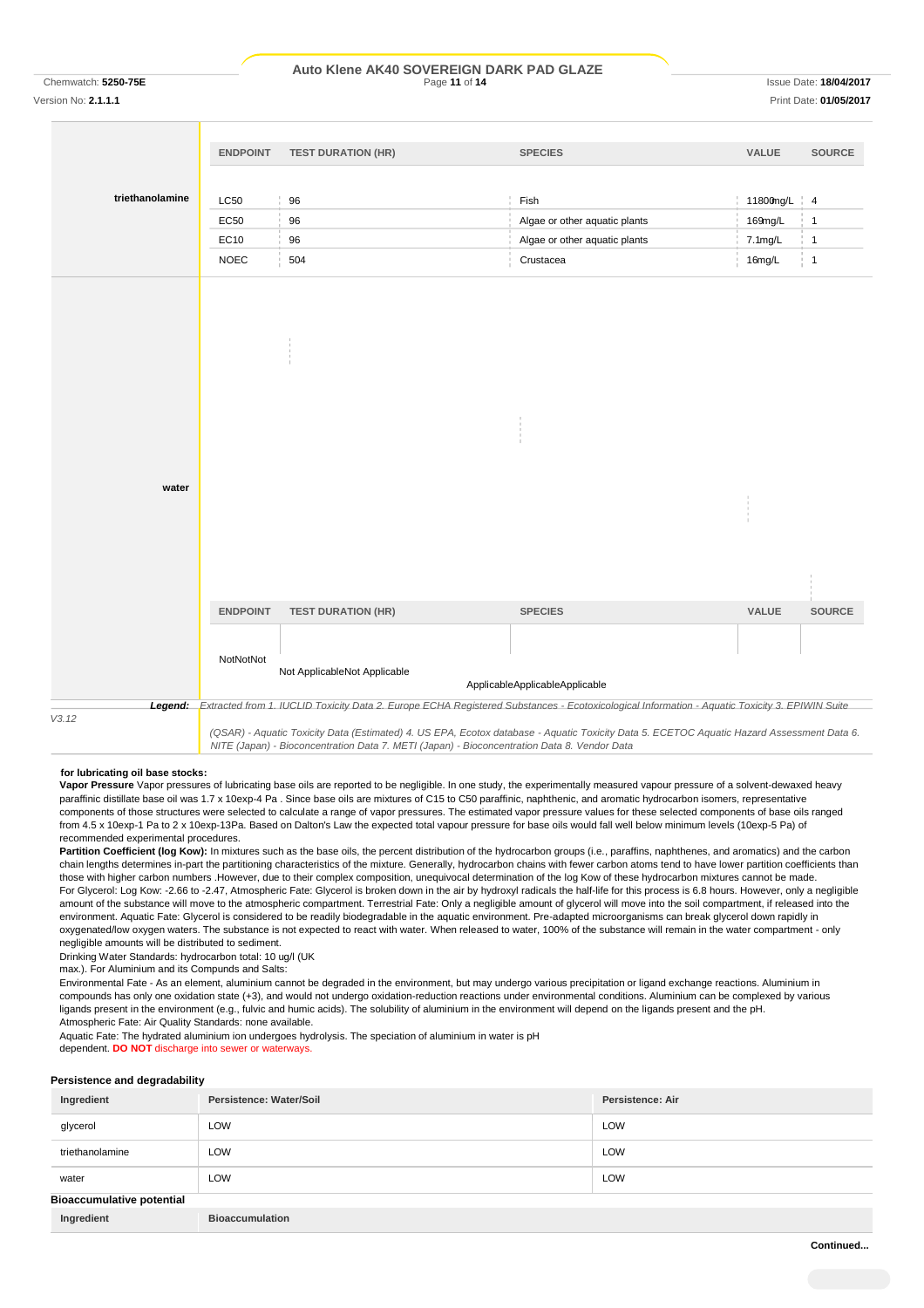#### Chemwatch: **5250-75E** Page **12** of **14** Issue Date: **18/04/2017 Auto Klene AK40 SOVEREIGN DARK PAD GLAZE**

# Version No: **2.1.1.1** Print Date: **01/05/2017**

| glycerol                                       | LOW (LogKOW = $-1.76$ ) |  |
|------------------------------------------------|-------------------------|--|
| distillates, petroleum, light,<br>hydrotreated | LOW (BCF = $159$ )      |  |
| triethanolamine                                | LOW (BCF = $3.9$ )      |  |
| water                                          | LOW (LogKOW = $-1.38$ ) |  |
| <b>Mobility in soil</b>                        |                         |  |
| Ingredient                                     | <b>Mobility</b>         |  |
| glycerol                                       | $HIGH (KOC = 1)$        |  |
| triethanolamine                                | $LOW (KOC = 10)$        |  |
| water                                          | LOW ( $KOC = 14.3$ )    |  |

# **SECTION 13 DISPOSAL CONSIDERATIONS**

| Waste treatment methods                 |                                                                                                                                                                                                                                                                                                                                                                                                                                                                                                                                                                                                                                                                                                                                                                                                                                                                                                                                                                                                                                                                                                                                                                                                                                                                                                                                                                                                                                                                                                  |
|-----------------------------------------|--------------------------------------------------------------------------------------------------------------------------------------------------------------------------------------------------------------------------------------------------------------------------------------------------------------------------------------------------------------------------------------------------------------------------------------------------------------------------------------------------------------------------------------------------------------------------------------------------------------------------------------------------------------------------------------------------------------------------------------------------------------------------------------------------------------------------------------------------------------------------------------------------------------------------------------------------------------------------------------------------------------------------------------------------------------------------------------------------------------------------------------------------------------------------------------------------------------------------------------------------------------------------------------------------------------------------------------------------------------------------------------------------------------------------------------------------------------------------------------------------|
| <b>Product / Packaging</b><br>disposal  | Legislation addressing waste disposal requirements may differ by country, state and/ or territory. Each user must refer to laws operating in their<br>area. In some areas, certain wastes must be tracked.<br>A Hierarchy of Controls seems to be common - the user should investigate:<br>$\triangleright$ Reduction $\triangleright$<br>Reuse<br>$\triangleright$ Recycling<br>Disposal (if all else fails)<br>This material may be recycled if unused, or if it has not been contaminated so as to make it unsuitable for its intended use. If it has been<br>contaminated, it may be possible to reclaim the product by filtration, distillation or some other means. Shelf life considerations should also be applied<br>in making decisions of this type.<br>Note that properties of a material may change in use, and recycling or reuse may not always be appropriate.<br>DO NOT allow wash water from cleaning or process equipment to enter drains.<br>If may be necessary to collect all wash water for treatment before disposal.<br>I in all cases disposal to sewer may be subject to local laws and regulations and these should be considered first.<br>. Where in doubt contact the responsible authority.<br>▶ Recycle wherever possible or consult manufacturer for recycling options. ▶<br>Consult State Land Waste Authority for disposal.<br>▶ Bury or incinerate residue at an approved site.<br>Recycle containers if possible, or dispose of in an authorised landfill. |
| <b>SECTION 14 TRANSPORT INFORMATION</b> |                                                                                                                                                                                                                                                                                                                                                                                                                                                                                                                                                                                                                                                                                                                                                                                                                                                                                                                                                                                                                                                                                                                                                                                                                                                                                                                                                                                                                                                                                                  |

| <b>Labels Required</b>  |                |  |
|-------------------------|----------------|--|
| <b>Marine Pollutant</b> | <b>NO</b>      |  |
| <b>HAZCHEM</b>          | Not Applicable |  |

## **Land transport (ADG): NOT REGULATED FOR TRANSPORT OF DANGEROUS GOODS**

# **Air transport (ICAO-IATA / DGR): NOT REGULATED FOR TRANSPORT OF DANGEROUS GOODS**

**Sea transport (IMDG-Code / GGVSee): NOT REGULATED FOR TRANSPORT OF DANGEROUS GOODS**

**Transport in bulk according to Annex II of MARPOL and the IBC code**

Not Applicable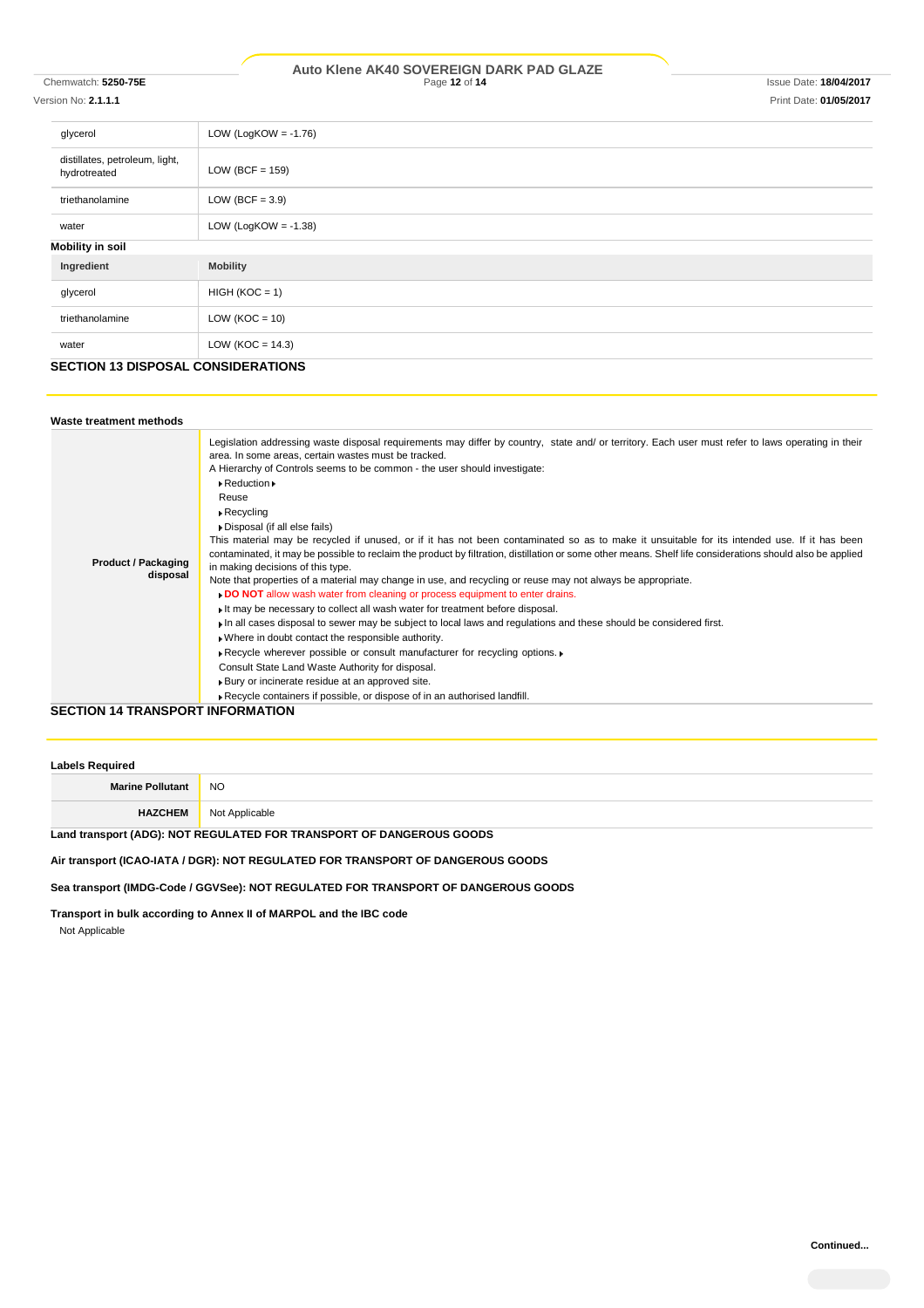#### **Auto Klene AK40 SOVEREIGN DARK PAD**

Version No: **2.1.1.1** Print Date: **01/05/2017**

### **SECTION 15 REGULATORY INFORMATION**

|                                                                        | Safety, health and environmental regulations / legislation specific for the substance or mixture                                                                                           |                                                                                                  |  |  |  |
|------------------------------------------------------------------------|--------------------------------------------------------------------------------------------------------------------------------------------------------------------------------------------|--------------------------------------------------------------------------------------------------|--|--|--|
|                                                                        | ALUMINIUM OXIDE(1344-28-1.) IS FOUND ON THE FOLLOWING REGULATORY LISTS                                                                                                                     |                                                                                                  |  |  |  |
| Australia Exposure Standards                                           |                                                                                                                                                                                            | Australia Inventory of Chemical Substances (AICS)                                                |  |  |  |
|                                                                        | WHITE MINERAL OIL (PETROLEUM)(8042-47-5) IS FOUND ON THE FOLLOWING REGULATORY LISTS                                                                                                        |                                                                                                  |  |  |  |
| Australia Exposure Standards                                           |                                                                                                                                                                                            | Australia Inventory of Chemical Substances (AICS)                                                |  |  |  |
| Australia Hazardous Substances Information System - Consolidated Lists |                                                                                                                                                                                            | International Agency for Research on Cancer (IARC) - Agents Classified by the IARC<br>Monographs |  |  |  |
|                                                                        | GLYCEROL(56-81-5) IS FOUND ON THE FOLLOWING REGULATORY LISTS                                                                                                                               |                                                                                                  |  |  |  |
| Australia Exposure Standards                                           |                                                                                                                                                                                            | Australia Inventory of Chemical Substances (AICS)                                                |  |  |  |
|                                                                        | DISTILLATES, PETROLEUM, LIGHT, HYDROTREATED(64742-47-8) IS FOUND ON THE FOLLOWING REGULATORY LISTS                                                                                         |                                                                                                  |  |  |  |
| Australia Exposure Standards                                           |                                                                                                                                                                                            | Australia Inventory of Chemical Substances (AICS)                                                |  |  |  |
| Australia Hazardous Substances Information System - Consolidated Lists |                                                                                                                                                                                            | International Agency for Research on Cancer (IARC) - Agents Classified by the IARC<br>Monographs |  |  |  |
|                                                                        | CASTOR OIL(8001-79-4) IS FOUND ON THE FOLLOWING REGULATORY LISTS                                                                                                                           |                                                                                                  |  |  |  |
| Australia Inventory of Chemical Substances (AICS)                      |                                                                                                                                                                                            |                                                                                                  |  |  |  |
|                                                                        | TRIETHANOLAMINE(102-71-6) IS FOUND ON THE FOLLOWING REGULATORY LISTS                                                                                                                       |                                                                                                  |  |  |  |
| Australia Exposure Standards                                           |                                                                                                                                                                                            | Australia Inventory of Chemical Substances (AICS)                                                |  |  |  |
| Australia Hazardous Substances Information System - Consolidated Lists |                                                                                                                                                                                            | International Agency for Research on Cancer (IARC) - Agents Classified by the IARC<br>Monographs |  |  |  |
|                                                                        | WATER(7732-18-5) IS FOUND ON THE FOLLOWING REGULATORY LISTS                                                                                                                                |                                                                                                  |  |  |  |
| Australia Inventory of Chemical Substances (AICS)                      |                                                                                                                                                                                            |                                                                                                  |  |  |  |
| <b>National Inventory</b>                                              | <b>Status</b>                                                                                                                                                                              |                                                                                                  |  |  |  |
| Australia - AICS                                                       | Y                                                                                                                                                                                          |                                                                                                  |  |  |  |
| Canada - DSL                                                           | Y                                                                                                                                                                                          |                                                                                                  |  |  |  |
| Canada - NDSL                                                          | N (glycerol; triethanolamine; water; distillates, petroleum, light, hydrotreated; aluminium oxide; castor oil; white mineral oil (petroleum))                                              |                                                                                                  |  |  |  |
| China - IECSC                                                          | Y                                                                                                                                                                                          |                                                                                                  |  |  |  |
| Europe - EINEC / ELINCS /<br><b>NLP</b>                                | Y                                                                                                                                                                                          |                                                                                                  |  |  |  |
| Japan - ENCS                                                           | N (glycerol; triethanolamine; water; distillates, petroleum, light, hydrotreated; aluminium oxide; castor oil; white mineral oil (petroleum))                                              |                                                                                                  |  |  |  |
| Korea - KECI                                                           | Y                                                                                                                                                                                          |                                                                                                  |  |  |  |
| New Zealand - NZloC                                                    | Y                                                                                                                                                                                          |                                                                                                  |  |  |  |
| Philippines - PICCS                                                    | Y                                                                                                                                                                                          |                                                                                                  |  |  |  |
| USA - TSCA                                                             | Y                                                                                                                                                                                          |                                                                                                  |  |  |  |
| Legend:                                                                | $Y = All$ ingredients are on the inventory<br>N = Not determined or one or more ingredients are not on the inventory and are not exempt from listing(see specific ingredients in brackets) |                                                                                                  |  |  |  |
| <b>SECTION 16 OTHER INFORMATION</b>                                    |                                                                                                                                                                                            |                                                                                                  |  |  |  |

#### **Other information**

#### **Ingredients with multiple cas numbers**

| <b>Name</b>                                                                                                                                                                   | CAS No                                                                                              |  |
|-------------------------------------------------------------------------------------------------------------------------------------------------------------------------------|-----------------------------------------------------------------------------------------------------|--|
| glycerol                                                                                                                                                                      | 56-81-5, 29796-42-7, 30049-52-6, 37228-54-9, 75398-78-6, 78630-16-7, 8013-25-0                      |  |
| castor oil                                                                                                                                                                    | 8001-79-4, 64147-40-6, 8006-52-8, 8013-56-7, 8015-57-4, 8021-37-2, 8036-08-6, 8041-95-0, 89958-32-7 |  |
| Classification of the proporation and its individual companyors has drown an official and outboritative courses as well as independent review by the Chamustab Classification |                                                                                                     |  |

ation of the preparation and its individual components has drawn on official and authoritative sources as well as independent review by the Chemwatch Classification committee using available literature references.

The SDS is a Hazard Communication tool and should be used to assist in the Risk Assessment. Many factors determine whether the reported Hazards are Risks in the workplace or other settings. Risks may be determined by reference to Exposures Scenarios. Scale of use, frequency of use and current or available engineering controls must be considered.